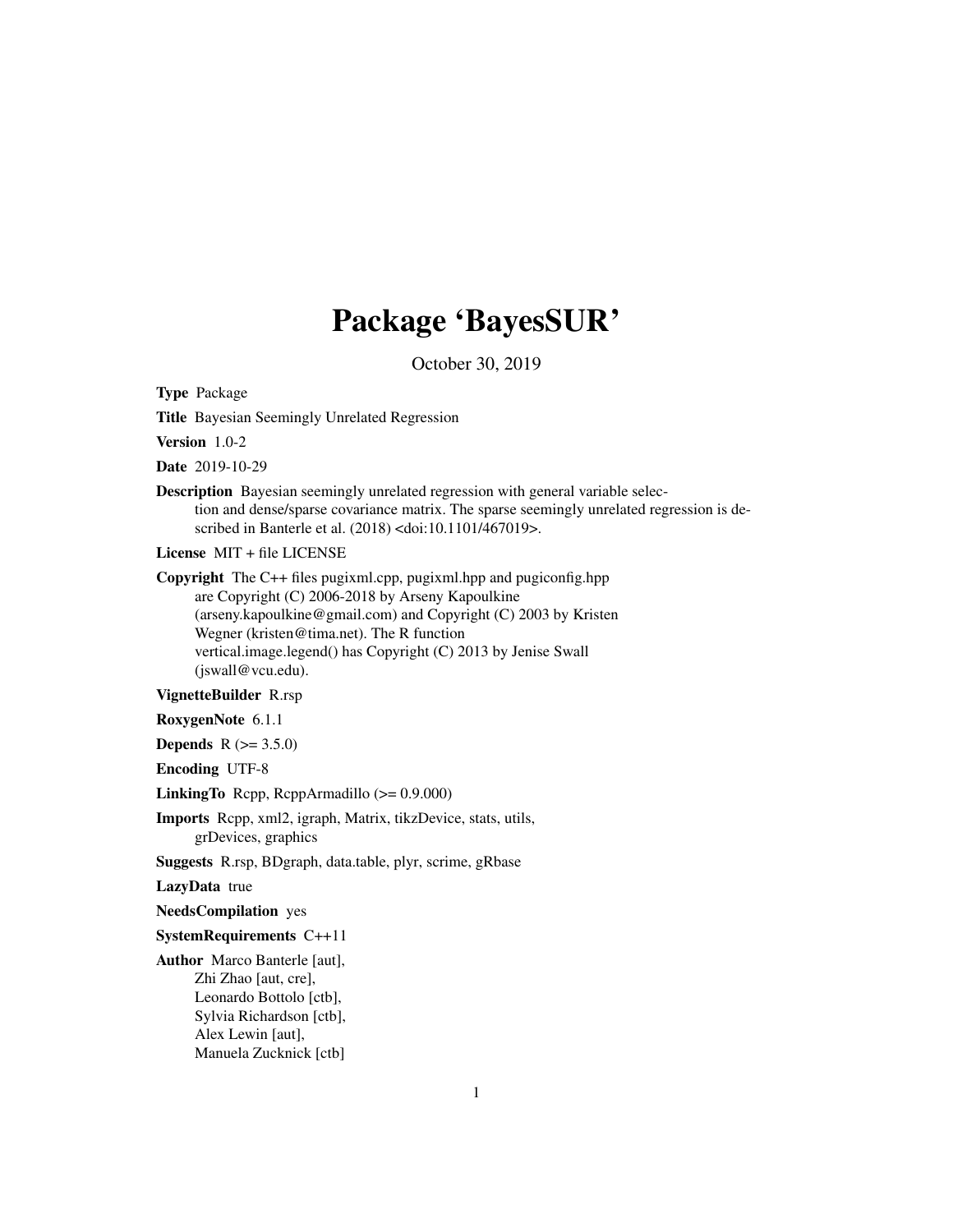<span id="page-1-0"></span>Maintainer Zhi Zhao <zhi.zhao@medisin.uio.no> Repository CRAN Date/Publication 2019-10-30 08:50:07 UTC

# R topics documented:

|       | - 6 |
|-------|-----|
|       |     |
|       |     |
|       |     |
|       |     |
|       |     |
|       |     |
|       |     |
|       |     |
|       |     |
|       |     |
|       |     |
|       |     |
|       |     |
|       |     |
|       |     |
|       |     |
| Index | 35  |

BayesSUR *main function of the package*

# Description

Main function of the package. Fits a range of models introduced in the package vignette BayesSUR.pdf. Returns an object of S3 class BayesSUR. There are three options for the prior on the residual covariance matrix (i.e., independent inverse-Gamma, inverse-Wishart and hyper-inverse Wishart) and three options for the prior on the latent indicator variable (i.e., independent Bernoulli, hotspot and Markov random field). So there are nine models in total. See details for their combinations.

# Usage

```
BayesSUR(Y, X, X_Q = NULL, data = NULL, outFilePath = "",
  nIter = 10000, burnin = 5000, nChains = 2,
  covariancePrior = "HIW", gammaPrior = "", gammaSampler = "bandit",
  gammaInit = "MLE", mrfG = NULL, standardize = TRUE,
  standardize.response = TRUE, output_gamma = TRUE,
```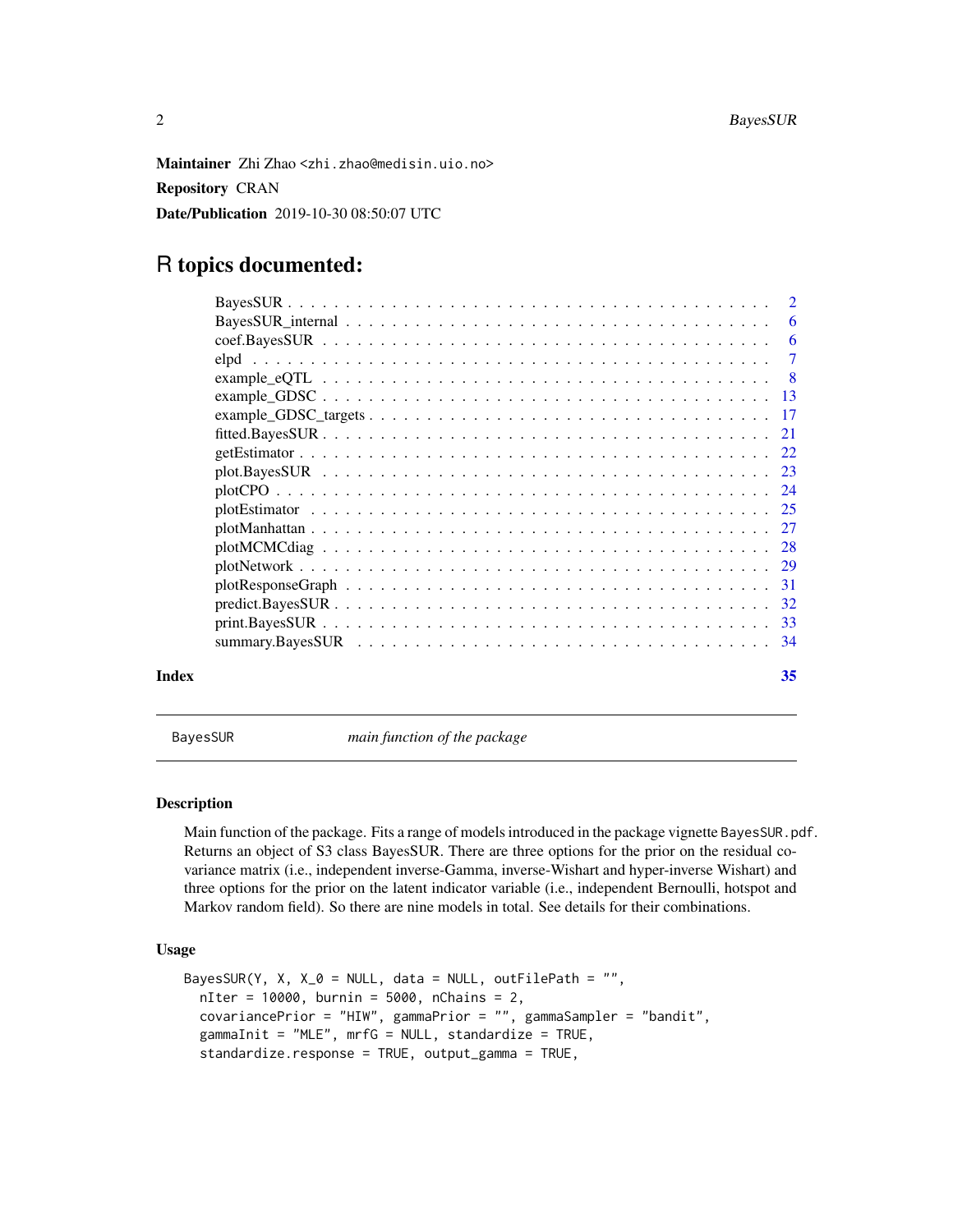```
output_beta = TRUE, output_G = TRUE, output_sigmaRho = TRUE,
output_pi = TRUE, output_tail = TRUE, output_model_size = TRUE,
output_model_visit = FALSE, output_CPO = TRUE, output_Y = TRUE,
output_X = TRUE, hyperpar = list(), tmpFolder = "tmp/")
```
# Arguments

| $Y, X, X_0$                | vectors of indexes (with respect to the data matrix) for the outcomes, the covari-<br>ates to select and the fixed covariates respectively if data is either a path to a file<br>or a matrix; if the 'data' argument is not provided, these needs to be matrices<br>containing the data instead.                                                                  |
|----------------------------|-------------------------------------------------------------------------------------------------------------------------------------------------------------------------------------------------------------------------------------------------------------------------------------------------------------------------------------------------------------------|
| data                       | a data frame if using formula. If not using formula, it is either a matrix/dataframe<br>or the path to (a plain text) data file with variables on the columns and observa-<br>tions on the rows                                                                                                                                                                   |
| outFilePath                | path to where the output files are to be written. The default path is the currect<br>working directory.                                                                                                                                                                                                                                                           |
| nIter                      | number of iterations for the MCMC procedure                                                                                                                                                                                                                                                                                                                       |
| burnin                     | number of iterations (or fraction of iterations) to discard at the start of the chain.<br>Default is 0                                                                                                                                                                                                                                                            |
| nChains<br>covariancePrior | number of parallel chains to run                                                                                                                                                                                                                                                                                                                                  |
|                            | string indicating the prior for the covariance \$C\$; it has to be either "HIW"<br>for the hyper-inverse-Wishar (which will result in a sparse covariance matrix),<br>"IW" for the inverse-Wishart prior (dense covariance) or "IG" for independent<br>inverse-Gamma on all the diagonal elements and 0 otherwise. See the details for<br>the model specification |
| gammaPrior                 | string indicating the gamma prior to use, either "hotspot" for the Hotspot prior<br>of Bottolo (2011), "MRF" for the Markov Random Field prior or "hierarchical"<br>for a simpler hierarchical prior. See the details for the model specification                                                                                                                 |
| gammaSampler               | string indicating the type of sampler for gamma, either "bandit" for the Thomp-<br>son sampling inspired samper or "MC3" for the usual \$MC^3\$ sampler                                                                                                                                                                                                           |
| gammaInit                  | gamma initialisation to either all-zeros ("0"), all ones ("1"), randomly ("R") or<br>(default) MLE-informed ("MLE").                                                                                                                                                                                                                                              |
| mrfG                       | either a matrix or a path to the file containing the G matrix for the MRF prior on<br>gamma (if necessary)                                                                                                                                                                                                                                                        |
| standardize                | Logical flag for X variable standardization. Default is standardize=TRUE. The<br>coefficients are returned on the standardized scale.                                                                                                                                                                                                                             |
| standardize.response       |                                                                                                                                                                                                                                                                                                                                                                   |
|                            | Standardization for the response variables. Default is standardize.response=TRUE.                                                                                                                                                                                                                                                                                 |
| output_gamma               | allow (TRUE) or suppress (FALSE) the output for gamma. See the return value<br>below for more information.                                                                                                                                                                                                                                                        |
| output_beta                | allow (TRUE) or suppress (FALSE) the output for beta. See the return value<br>below for more information.                                                                                                                                                                                                                                                         |
| output_G                   | allow (TRUE) or suppress (FALSE) the output for G. See the return value below<br>for more information.                                                                                                                                                                                                                                                            |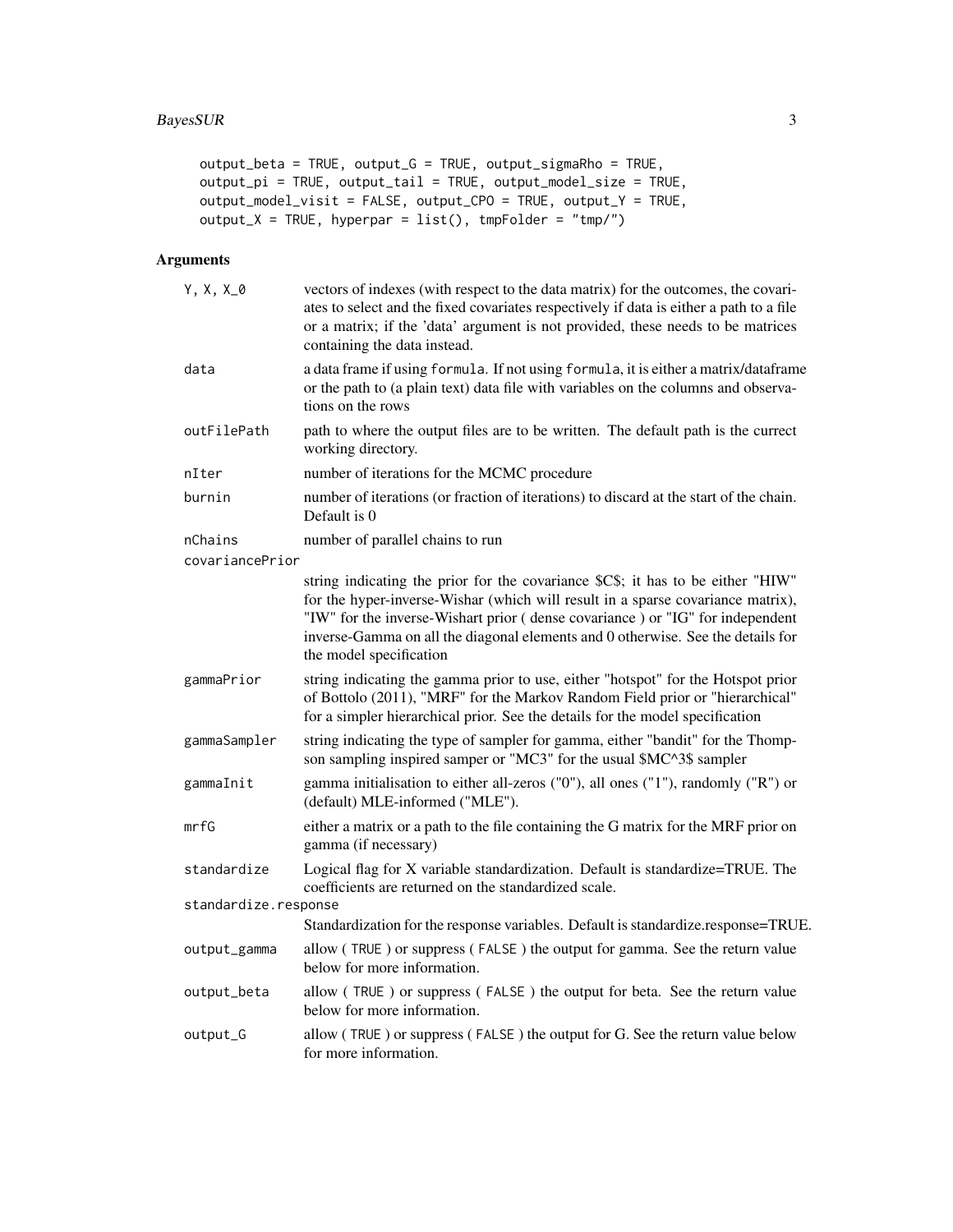| output_sigmaRho    |                                                                                                                                                                                                                                                                                                                                                                                                                                                                                                                               |
|--------------------|-------------------------------------------------------------------------------------------------------------------------------------------------------------------------------------------------------------------------------------------------------------------------------------------------------------------------------------------------------------------------------------------------------------------------------------------------------------------------------------------------------------------------------|
|                    | allow (TRUE) or suppress (FALSE) the output for sigmaRho. See the return<br>value below for more information.                                                                                                                                                                                                                                                                                                                                                                                                                 |
| output_pi          | allow (TRUE) or suppress (FALSE) the output for pi. See the return value below<br>for more information.                                                                                                                                                                                                                                                                                                                                                                                                                       |
| output_tail        | allow (TRUE) or suppress (FALSE) the output for tail (hotspot tail probability).<br>See the return value below for more information.                                                                                                                                                                                                                                                                                                                                                                                          |
| output_model_size  |                                                                                                                                                                                                                                                                                                                                                                                                                                                                                                                               |
|                    | allow (TRUE) or suppress (FALSE) the output for model_size. See the return<br>value below for more information.                                                                                                                                                                                                                                                                                                                                                                                                               |
| output_model_visit |                                                                                                                                                                                                                                                                                                                                                                                                                                                                                                                               |
|                    | allow (TRUE) or suppress (FALSE) the output for all visited models over the<br>MCMC iterations. Default is FALSE. See the return value below for more infor-<br>mation.                                                                                                                                                                                                                                                                                                                                                       |
| output_CPO         | allow (TRUE) or suppress (FALSE) the output for *; possible outputs are gamma,<br>G, beta, sigmaRho, pi, tail (hotspot tail probability), model_size, CPO. See the<br>return value below for more information.                                                                                                                                                                                                                                                                                                                |
| output_Y           | allow (TRUE) or suppress (FALSE) the output for responses dataset Y.                                                                                                                                                                                                                                                                                                                                                                                                                                                          |
| output_X           | allow (TRUE) or suppress (FALSE) the output for predictors dataset X.                                                                                                                                                                                                                                                                                                                                                                                                                                                         |
| hyperpar           | a list of named hypeparameters to use instead of the default values. Valid<br>names are mrf_d, mrf_e, a_sigma, b_sigma, a_tau, b_tau, nu, a_eta, b_eta,<br>$a_0$ , $b_0$ , $a_p$ , $b_p$ , $a_w$ and $b_w$ . Their default values are $a_w$ =2, $b_w$ =5,<br>$a_0 = p-2$ , $b_0 = 0.005$ , $a_p = 2$ (hotspot) or 1 (hierarchical), $b_p = 1$ (hotspot) or s-<br>1 (hierarchical), nu=s+2, a_tau=0.1, b_tau=10, a_eta=0.1, b_eta=1, a_sigma=1,<br>b_sigma=1, mrf_d=-3 and mrf_e=0.001. See the vignette for more information. |
| tmpFolder          | the path to a temporary folder where intermediate data files are stored (will be<br>erased at the end of the chain) default to local tmpFolder                                                                                                                                                                                                                                                                                                                                                                                |

# Details

The arguments covariancePrior and gammaPrior specify the model HRR, dSUR or SSUR with different gamma prior. Let  $\gamma_{jk}$  be latent indicator variable of each coefficient and C be covariance matrix of response variables. The nine models specified through the arguments covariancePrior and gammaPrior are as follows.

|                      | $\gamma_{ik}$ ~Bernoulli | $\gamma_{jk}$ ~hotspot | $\gamma_{ik}$ ~MRF |
|----------------------|--------------------------|------------------------|--------------------|
| $C\rightarrow$ indep | HRR-B                    | HRR-H                  | HRR-M              |
| $C\simeq$ IW         | dSUR-B                   | dSUR-H                 | dSUR-M             |
| $C\rightarrow HIW$   | <b>SSUR-B</b>            | <b>SSUR-H</b>          | <b>SSUR-M</b>      |

# Value

An object of class "BayesSUR":

- status the running status
- input a list of all input parameters by the user
- output a list of the all output filenames: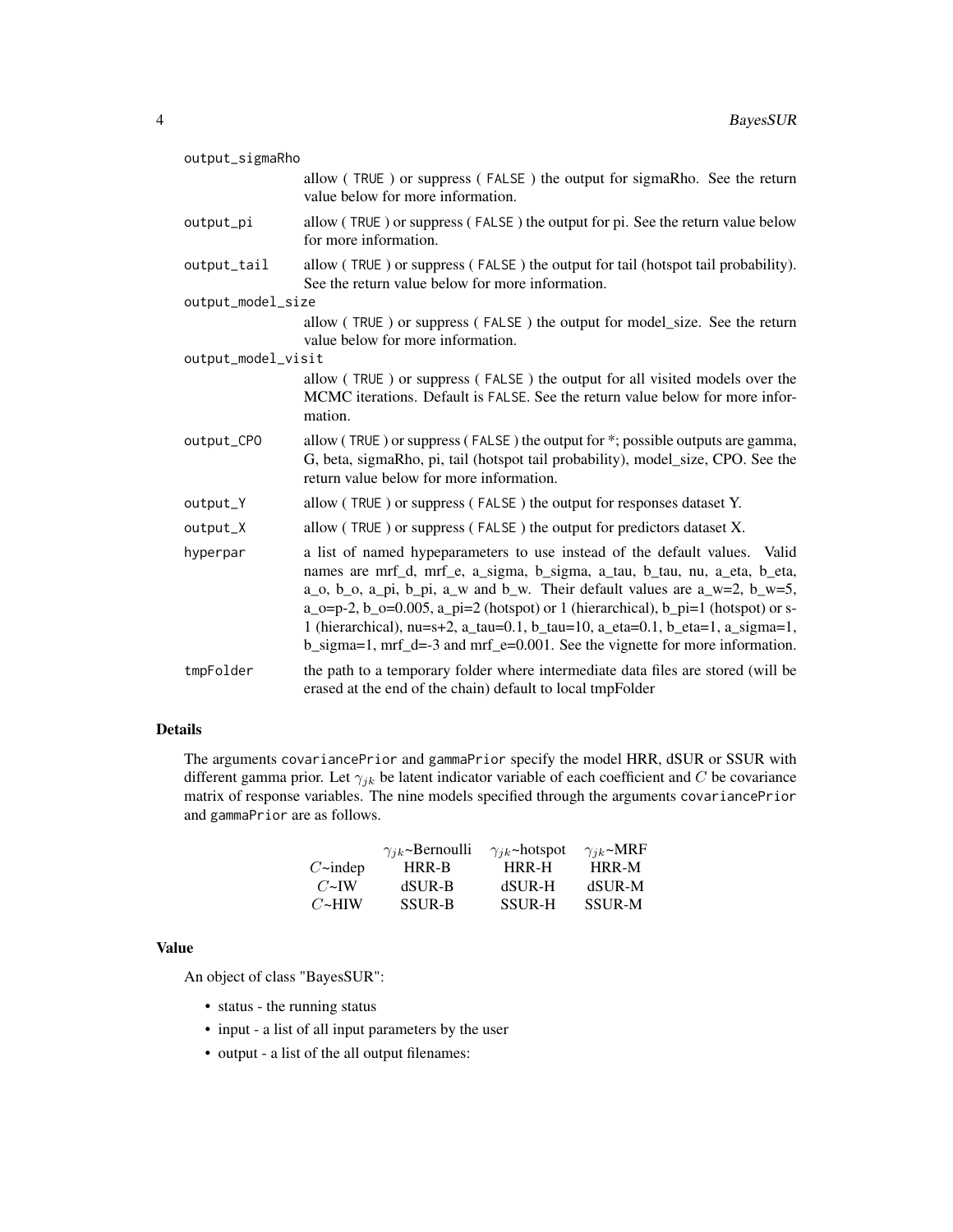#### BayesSUR 5

- $-$  " $\star$ \_logP\_out.txt" contains each row for the 1000t-th iteration's log-likelihoods of parameters, i.e., Tau, Eta, JunctionTree, SigmaRho, O, Pi, Gamma, W, Beta and data conditional log-likelihood depending on the models.
- "\*\_gamma\_out.txt" posterior mean of the latent indicator matrix.
- "\*\_pi\_out.txt" posterior mean of the predictor effects (prospensity) by decomposing the probability of the latent indicator.
- "\*\_hotspot\_tail\_p\_out.txt" posterior mean of the hotspot tail probability. Only available for the hotspot prior on the gamma.
- "\*\_beta\_out.txt" posterior mean of the coefficients matrix.
- "\*\_G\_out.txt" posterior mean of the response graph. Only available for the HIW prior on the covariance.
- "\*\_sigmaRho\_out.txt" posterior mean of the transformed parameters. Not available for the IG prior on the covariance.
- "\*\_model\_size\_out.txt" contains each row for the1000t-th iteration's model sizes of the multiple response variables.
- "\*\_model\_visit\_g\_out.txt" contains each row for the nonzero indices of the vectorized estimated graph matrix for each iteration.
- "\*\_model\_visit\_gamma\_out.txt" contains each row for the nonzero indices of the vectorized estimated gamma matrix for each iteration.
- "\*\_CPO\_out.txt" the (scaled) conditional predictive ordinates (CPO).
- "\*\_CPOsumy\_out.txt" the (scaled) conditional predictive ordinates (CPO) with joint posterior predictive of the response variables.
- "\*\_WAIC\_out.txt" the widely applicable information criterion (WAIC).
- "\*\_Y.txt" responses dataset.
- "\*\_X.txt" predictors dataset.
- "\*\_X0.txt" fixed predictors dataset.
- call the matched call.

# References

Banterle M, Bottolo L, Richardson S, Ala-Korpela M, Jarvelin MR, Lewin A (2018). *Sparse variable and covariance selection for high-dimensional seemingly unrelated Bayesian regression.* bioRxiv: 467019.

Banterle M#, Zhao Z#, Bottolo L, Richardson S, Lewin A\\*, Zucknick M\\* (2019). *BayesSUR: An R package for high-dimensional multivariate Bayesian variable and covariance selection in linear regression.* URL: https://github.com/mbant/BayesSUR/tree/master/BayesSUR/vignettes/vignettes.pdf

```
data("example_eQTL", package = "BayesSUR")
hyperpar \le list( a_w = 2, b_w = 5)
fit <- BayesSUR(Y = example_eQTL[["blockList"]][[1]],
               X = example_eQTL[["blockList"]][[2]],
                data = example_eQTL[["data"]], outFilePath = tempdir(),
                nIter = 100, burnin = 50, nChains = 2, gammaPrior = "hotspot",
                hyperpar = hyperpar, tmpFolder = "tmp/" )
```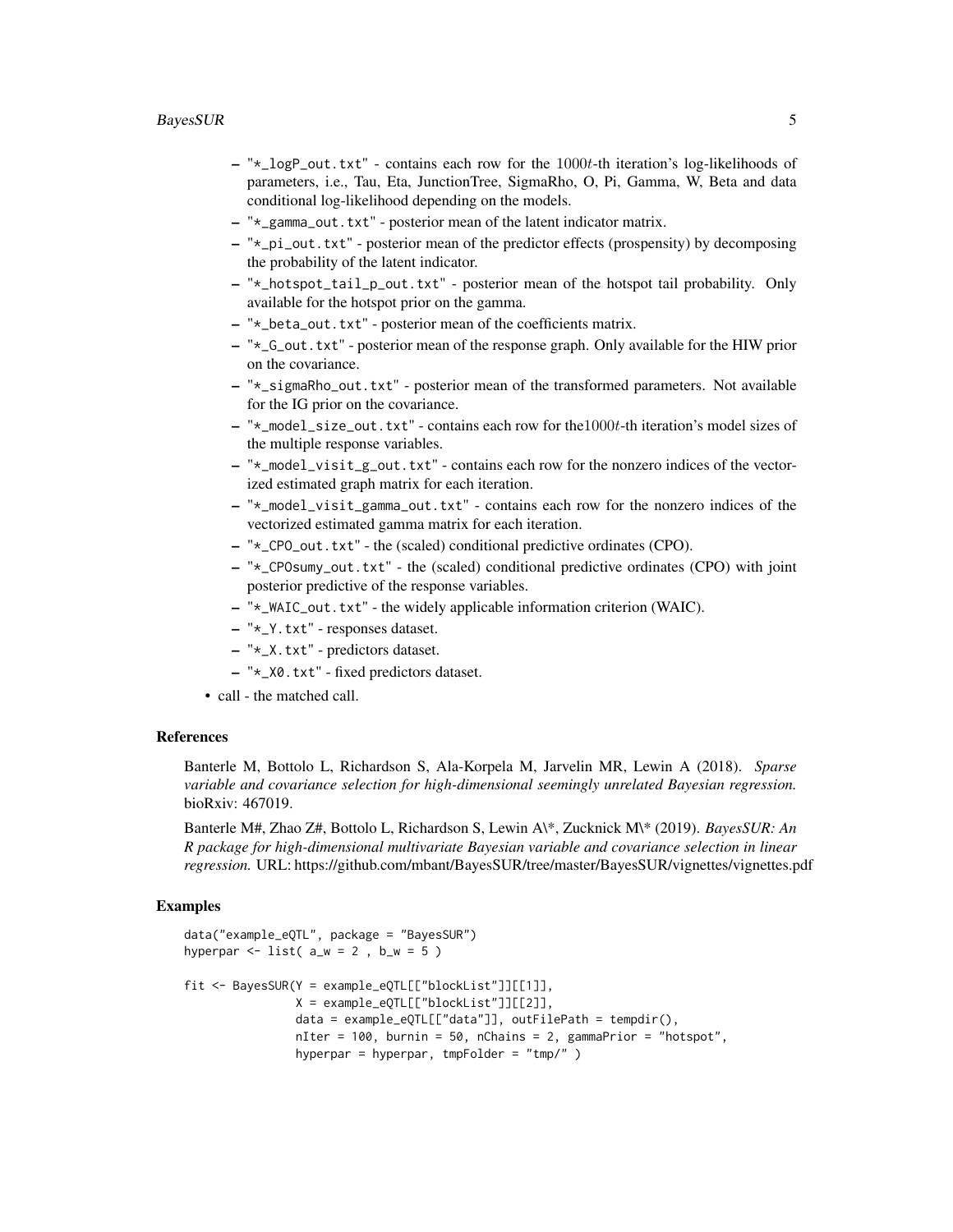```
## check output
# show the summary information
summary(fit)
# show the estimated beta, gamma and graph of responeses Gy
plotEstimator(fit)
plotEstimator(fit, fig.tex = TRUE)
system(paste(getOption("pdfviewer"), "ParamEstimator.pdf"))
```
BayesSUR\_internal *BayesSUR\_internal*

# Description

Run a SUR Bayesian sampler – internal function

# Arguments

| dataFile    | path to data file                         |
|-------------|-------------------------------------------|
| outFilePath | path to where the output is to be written |
| nIter       | number of iterations                      |
| nChains     | number of parallel chains to run          |
|             |                                           |

| coef.BayesSUR |        |  |  | extract the posterior mean of the coefficients of a "BayesSUR" class |  |
|---------------|--------|--|--|----------------------------------------------------------------------|--|
|               | obiect |  |  |                                                                      |  |

# Description

Extract the posterior mean of the coefficients of a "BayesSUR" class object

### Usage

## S3 method for class 'BayesSUR'  $coef(object, Pmax = 0, ...)$ 

# Arguments

| object                  | an object of class "BayesSUR"                                                                                                         |
|-------------------------|---------------------------------------------------------------------------------------------------------------------------------------|
| Pmax                    | threshold that truncates the estimated coefficients based on thresholding the es-<br>timated latent indicator variable. Default is 0. |
| $\cdot$ $\cdot$ $\cdot$ | other arguments                                                                                                                       |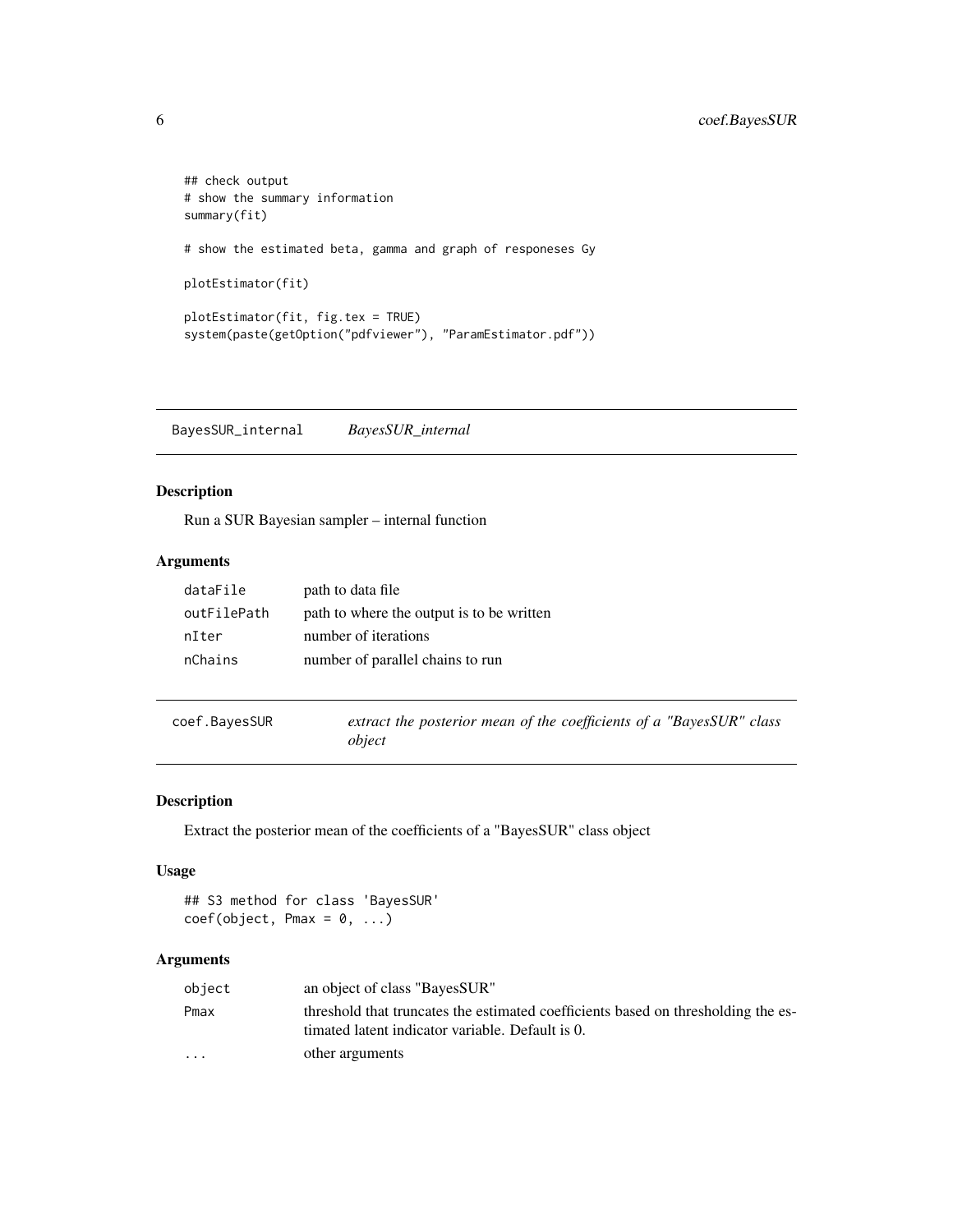<span id="page-6-0"></span>elpd 2008 - 2009 - 2009 - 2009 - 2009 - 2009 - 2009 - 2009 - 2009 - 2009 - 2009 - 2009 - 2009 - 2009 - 2009 -

# Value

Estimated coefficients are from an object of class "BayesSUR". If the BayesSUR specified data standardization, the fitted values are base based on standardized data.

# Examples

```
data("example_eQTL", package = "BayesSUR")
hyperpar \le list( a_w = 2, b_w = 5)
fit <- BayesSUR(Y = example_eQTL[["blockList"]][[1]],
                X = example_eQTL[["blockList"]][[2]],
                data = example_eQTL[["data"]], outFilePath = tempdir(),
                nIter = 100, burnin = 50, nChains = 2, gammaPrior = "hotspot",
                hyperpar = hyperpar, tmpFolder = "tmp/" )
## check prediction
beta.hat <- coef(fit)
```
elpd *measure the prediction accuracy by the expected log pointwise predictive density*

#### Description

Measure the prediction accuracy by the elpd (expected log pointwise predictive density). The outof-sample predictive fit can either be estimated by Bayesian leave-one-out cross-validation (LOO) or by widely applicable information criterion (WAIC) (Vehtari et al. 2017).

# Usage

```
elpd(object, method = "LOO")
```
# Arguments

| object | an object of class "BayesSUR"                                                                                                                                                                                                                                                                                                                                                            |
|--------|------------------------------------------------------------------------------------------------------------------------------------------------------------------------------------------------------------------------------------------------------------------------------------------------------------------------------------------------------------------------------------------|
| method | the name of the prediction accuracy index. Default is the "LOO" (Bayesian LOO<br>estimate of out-of-sample predictive fit). The other index is the "WAIC" (widely<br>applicable information criterion). For the HRR models, both "L00" and "WAIC"<br>are computed based on the multivate t-distribution of the posterior predictive<br>rather than approximation of importance sampling. |

# Value

Return the predictiion accuracy measure from an object of class "BayesSUR". It is elpd.loo if the argumnet method="LOO" and elpd.WAIC if method="WAIC".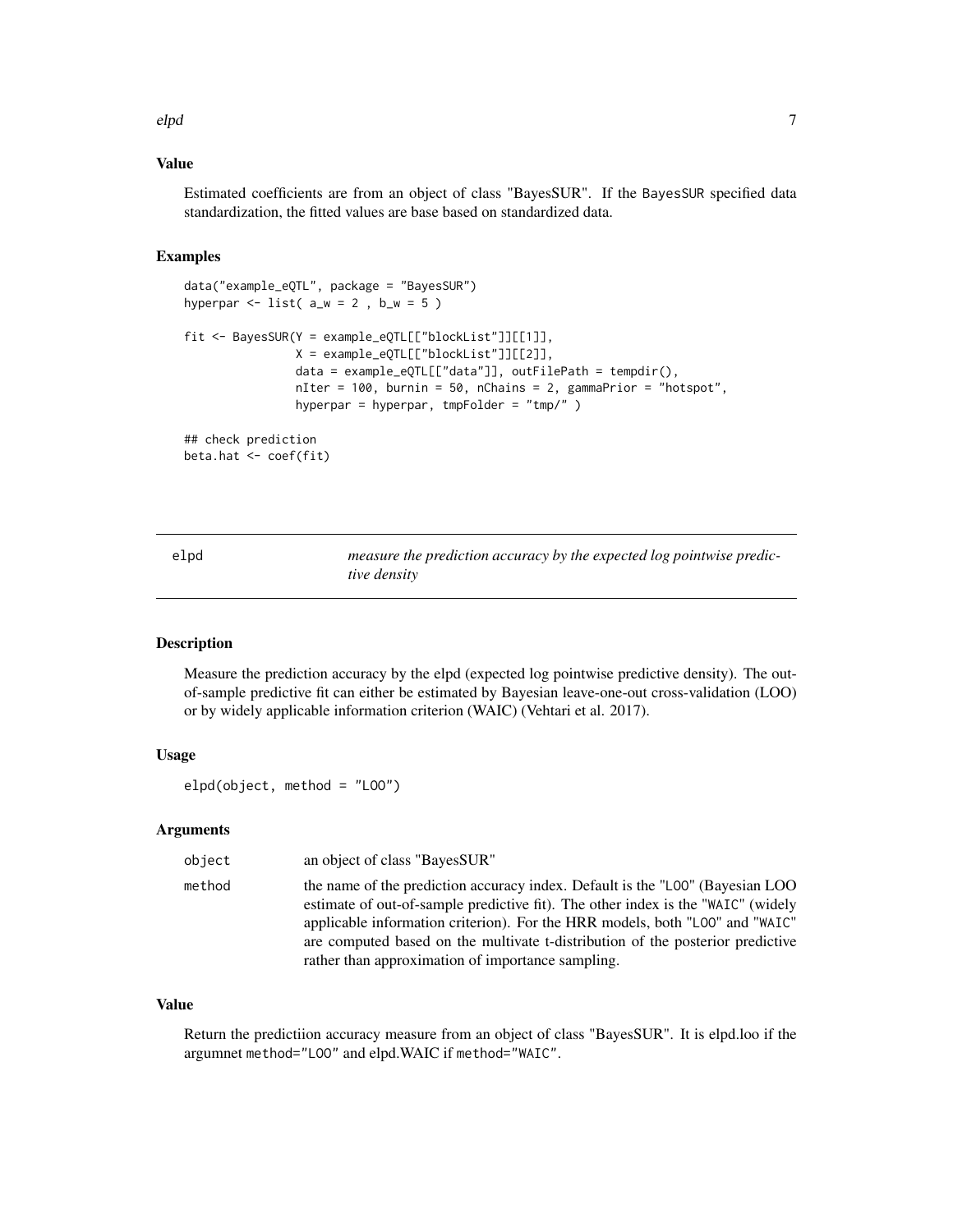#### <span id="page-7-0"></span>References

Vehtari, A., Gelman, A., Gabry, J. (2017). *Practical Bayesian model evaluation using leave-one-out cross-validation and WAIC.* Statistics and Computing, 27(5): 1413–1432.

#### Examples

```
data("example_eQTL", package = "BayesSUR")
hyperpar = list(a_w = 2, b_w = 5)
fit <- BayesSUR(Y = example_eQTL[["blockList"]][[1]],
                X = example_eQTL[["blockList"]][[2]],
                data = example_eQTL[["data"]], outFilePath = tempdir(),
                nIter = 100, burnin = 50, nChains = 2, gammaPrior = "hotspot",
                hyperpar = hyperpar, tmpFolder = "tmp/" )
## check output
# print the prediction accuracy elpd (expected log pointwise predictive density)
# by the Bayesian LOO estimate of out-of-sample predictive fit
elpd(fit, method="LOO")
```
example\_eQTL *Simulated data set to mimic a small expression quantitative trait loci (eQTL) example*

#### Description

Simulated data set to mimic a small expression quantitative trait loci (eQTL) example, with p=150 single nucleotide polymorphisms (SNPs) as explanatory variables, s=10 gene expression features as response variables and data for n=100 observations. Loading the data will load the associated blockList object needed to fit the model with BayesSUR(). The R code for generating the simulated data is given in the Examples paragraph.

#importFrom BDgraph rgwish #importFrom gRbase mcsMAT #importFrom scrime simulateSNPs

#### Usage

example\_eQTL

#### Format

An object of class list of length 2.

```
# Load the eQTL sample dataset
data("example_eQTL", package = "BayesSUR")
str(example_eQTL)
```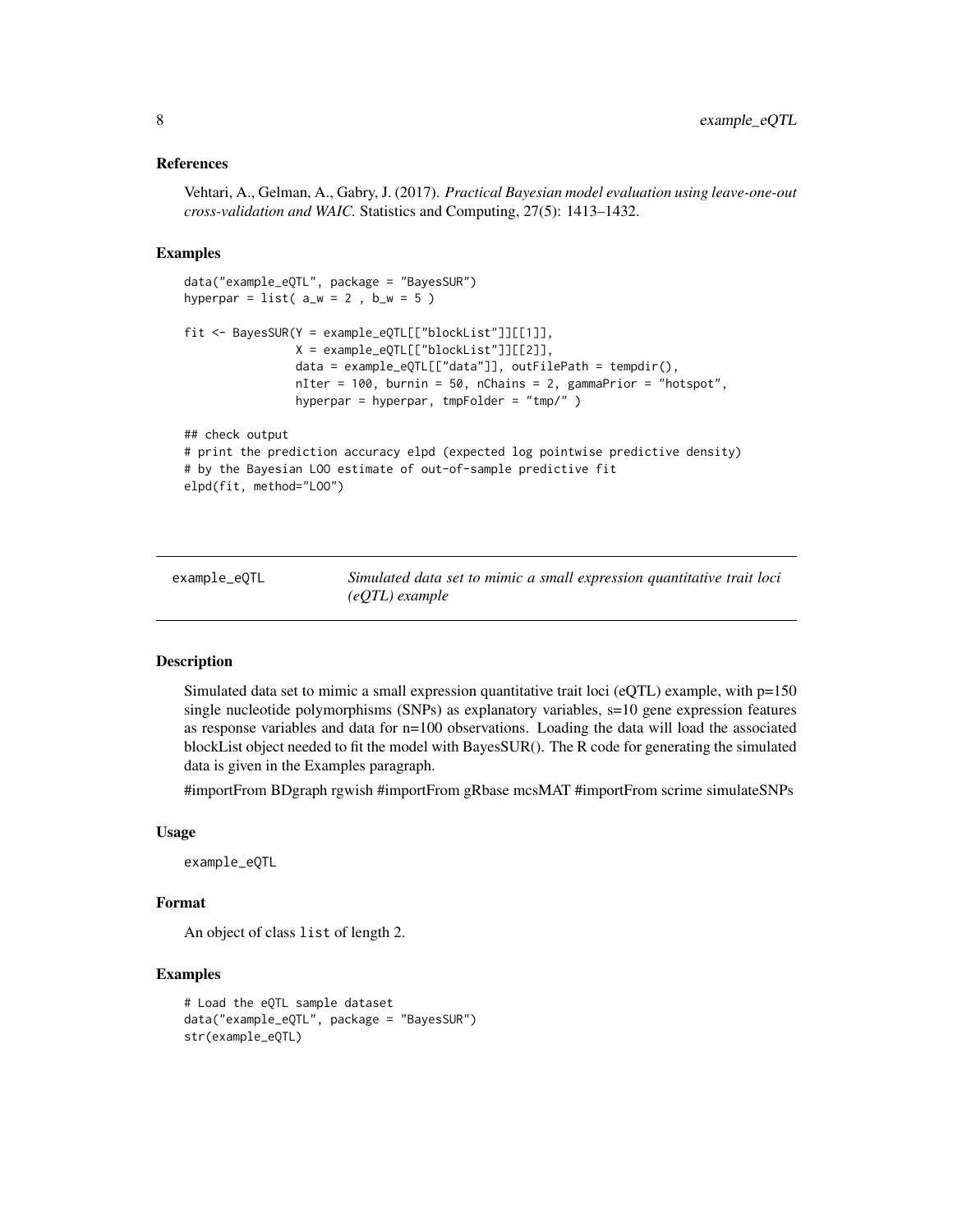#### example\_eQTL 9

```
#===============
# The code below is to show how to generate the dataset "example_eQTL.rda" above
#===============
requireNamespace("BDgraph", quietly = TRUE)
requireNamespace("gRbase", quietly = TRUE)
requireNamespace("scrime", quietly = TRUE)
########################### Problem Dimensions
n = 100p = 150
s = 10############################ Select a set of n x p (SNPs) covariates
## The synthetic data in the paper use a subset of the real SNPs as covariates,
# but as the NFBC66 dataset is confidential we'll use scrime to sample similar data
x = \text{scrime}:\text{simulatesNPs}(c(n,10), p, c(3, 2), prop. explain = c(0.9, 0.95))$data[1:n,]
x = \text{cbind}(\text{rep}(1, n), x)####################################################################
graph_pattern = 2 \# in 2, 3, 4snr = 25 # in 5,15,25
corr_param = 0.9 # in 0.3 , 0.6 , 0.9
### Create the underlying graph
if(graph_pattern==1){
  ### 1) Random but full
  G = matrix(1, s, s)Prime = list(c(1:s))Res = Prime
  Sep = list()}else if(graph_pattern==2){
  ### 2) Block Diagonal structure
  Prime = list(c(1:floor(s*2/3)),c((floor(s*2/3)+1):(ceiling(s*4/5)-1)),
              c(ceiling(s*4/5):s))
  Res = Prime
  Sep = lapply(Res, function(x) which(x==-99))
  G = matrix(0, s, s)for(i in Prime){
   G[i, i] = 1}
```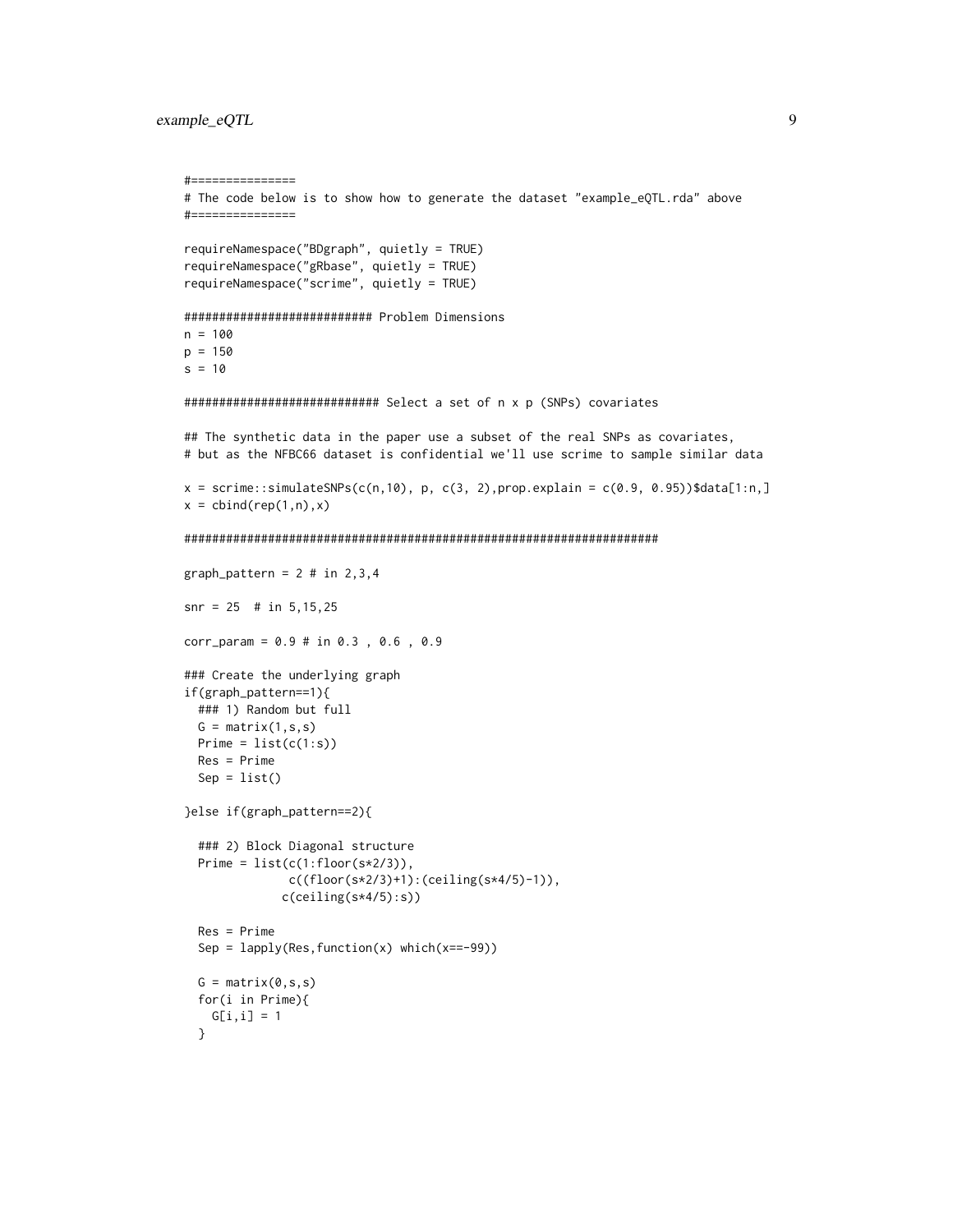```
}else if(graph_pattern==3){
 ### 3) Decomposable model
 Prime = list(c(1:floor(s*5/12),ceiling(s*9/10):s),
               c(floor(s*2/9):(ceiling(s*2/3)-1)),
               c(ceiling(s*2/3):(ceiling(s*4/5)-1)),
              c(ceiling(s*4/5):s))
 Sep = list(); H=list()for( i in 2:length(Prime)){
   H = union(H, Prime[[i-1]])Sep[[i-1]] = intersect( H,Prime[[i]])
 }
 Res = list()Res[[1]] = Prime[[1]]for( i in 2:length(Prime)){
   Res[[i]] = setdiff( Prime[[i]],Sep[[i-1]])
 }
 G = matrix(0, s, s)for(i in Prime)
   G[i, i] = 1## decomp check
 dimensiones(G) = list(1:s,1:s)length( gRbase::mcsMAT(G - diag(s)) > 0}else if(graph_pattern==4){
 ### 4) Non-decomposable model
 nblocks = 5
 nElemPerBlock =c(floor(s/4),floor(s/2)-1-floor(s/4),
                  ceiling(s*2/3)-1-floor(s/2),7)
 nElemPerBlock = c(nElemPerBlock , s-sum(nElemPerBlock))
 res = 1:s; blockIdx = list()for(i in 1:nblocks){
   # blockIdx[[i]] = sample(res,nElemPerBlock[i])
   blockIdx[[i]] = res[1:nElemPerBlock[i]]
   res = setdiff(res,blockIdx[[i]])
 }
 G = matrix(0, s, s)## add diagonal
 for(i in 1:nblocks)
   G[blockIdx[[i]],blockIdx[[i]]] = 1
 ## add cycle
 G[blockIdx[[1]], blockIdx[[2]]] = 1; G[blockIdx[[2]], blockIdx[[1]]] = 1G[blockIdx[[1]], blockIdx[[5]]] = 1; G[blockIdx[[5]], blockIdx[[1]]] = 1G[blockIdx[[2]], blockIdx[[3]]] = 1; G[blockIdx[[3]], blockIdx[[2]]] = 1G[blockIdx[[3]], blockIdx[[5]]] = 1; G[blockIdx[[5]], blockIdx[[3]]] = 1
```
## decomp check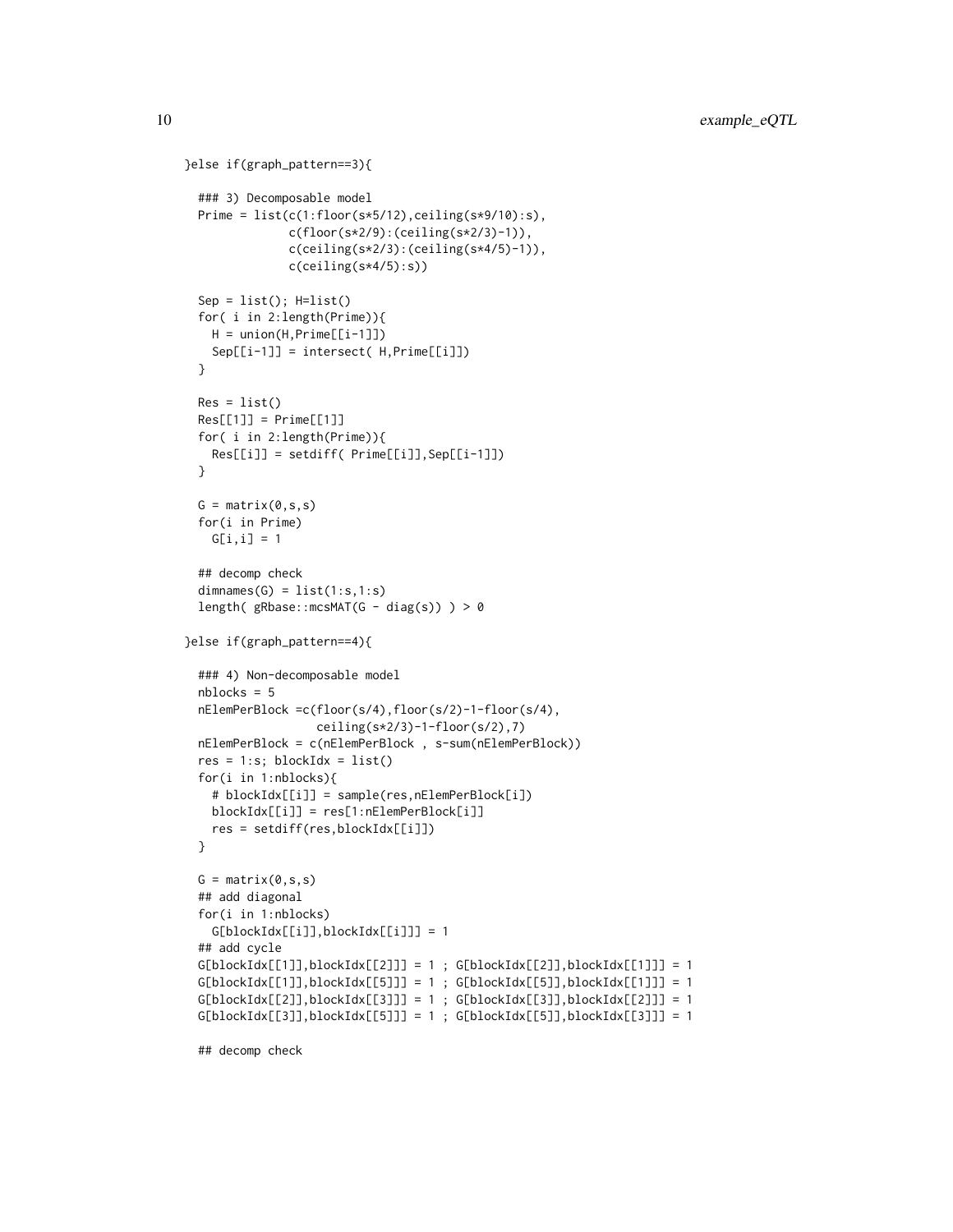#### example\_eQTL 11

```
dimensiones(G) = list(1:s,1:s)length( gRbase::mcsMAT(G - diag(s) ) > 0# Prime = blockIdx
 Res = blockIdx ## this is not correct but not used in the non-decomp case
}
### Gamma Pattern
gamma = matrix(0,p+1,s)gamma[1,] = 1### 2) Extra Patterns
## outcomes (correlated in the decomp model) have some predictors in common
gamma[6:10,6:9] = 1
## outcomes (correlated in the decomp model) have some predictors in common
#gamma[16:20,14:15] = 1
## outcomes (sort-of correlated [pair-wise] in the decomp model)
# have predictors in common 6:15
gamma[26:30,4:8] = 1
## outcomes (NOT correlated in the decomp model) have predictors in common 16:17
gamma[36:40,c(3:5,9:10)] =1
## these predictors are associated with ALL the outcomes
gamma[46:50,] = 1combn11 = combn(rep((6:9-1)*p, each=length(6:10-1)) + rep(6:10-1, times=length(6:9)), 2)
combn31 = combn(rep((4:8-1)*p, each=length(26:30-1)) + rep(26:30-1, times=length(4:8)), 2)
combn32 = combn(rep((4:8-1)*p, each=length(46:50-1)) + rep(46:50-1, times=length(4:8)), 2)combn41 = combn(rep((3:5-1)*p, each=length(36:40-1)) + rep(36:40-1, times=length(3:5)), 2)
combn42 = combn(rep((3:5-1)*p, each=length(46:50-1)) + rep(46:50-1, times=length(3:5)), 2)
{\tt combn51} = {\tt combn}({\tt rep}({\tt 9:10-1})*{\tt p}, {\tt each=length}(36:40-1)) + {\tt rep}(36:40-1,{\tt times=length}(9:10)), 2)combn52 = combn(rep((9:10-1)*p,each=length(46:50-1)) + rep(46:50-1,times=length(9:10)), 2)
Gmrf = rbind(t(combn11), t(combn31), t(combn32), t(combn41), t(combn42), t(combn51), t(combn52))
## get for every correlated bunch in the decomposable model,
if(graph_pattern<4){
 # a different set of predictors
 for(i in 1:length(Prime))
    gamma[6:10 + (i+6) * 10, Prime[[i]]] = 1 ## for each Prime component
 ## for every Residual instead
 for(i in 1:length(Res))
    gamma[6:10 + (i+10) * 10, Res[[i]]] = 1
```
}else{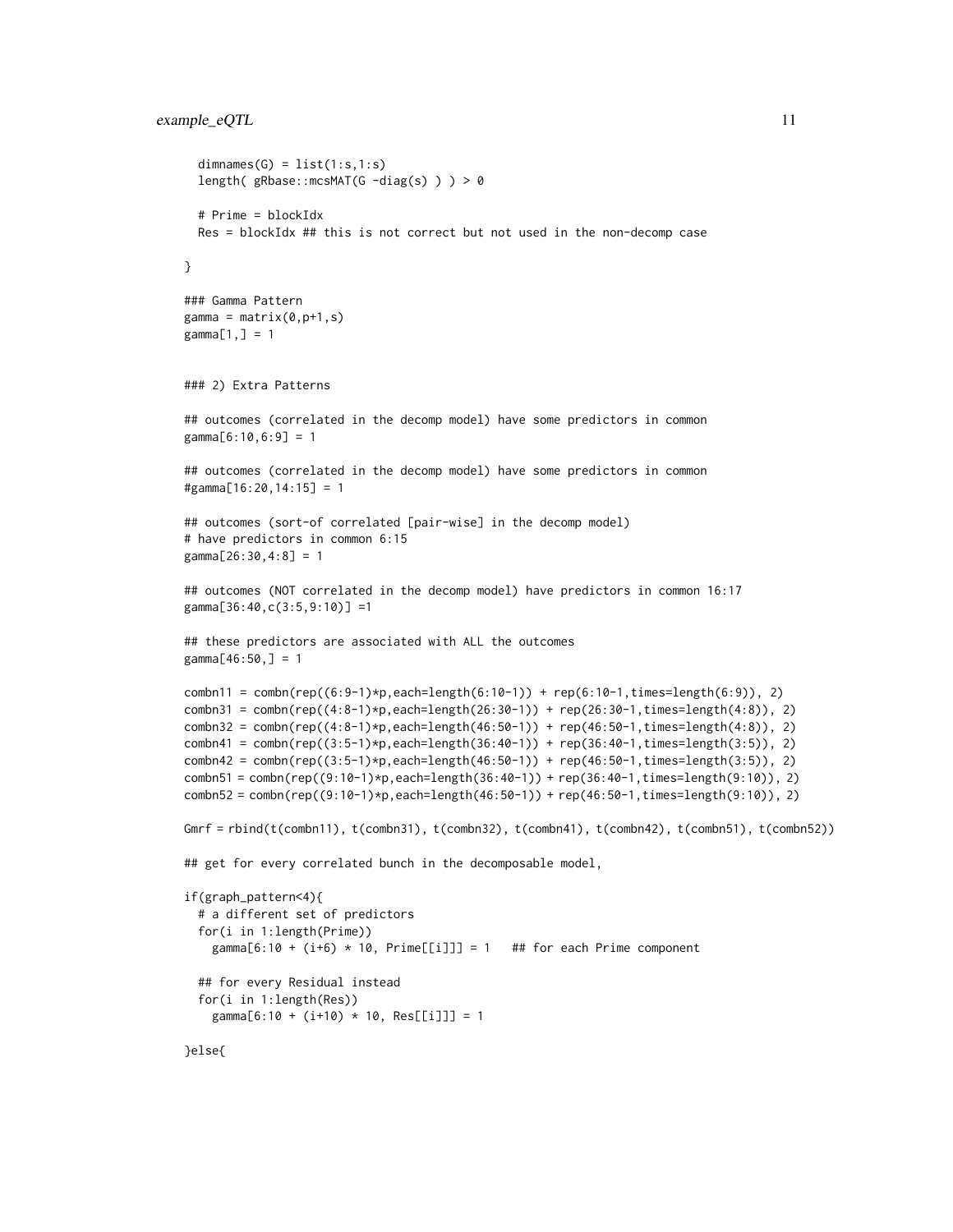```
for(i in 1:length(Prime))
    gamma[6:10 + (i+4) * 10, Prime[[i]]] = 1 ## for each Prime component
  ## for every Residual instead
  for(i in 1:length(Res))
    gamma[6:10 + (i+9) * 10, Res[[i]]] = 1}
#### Sample the betas
sd_b = 1b = matrix(rnorm((p+1)*s, 5, sd_b), p+1, s)xb = matrix(NA, n, s)for(i in 1:s){
  if(sum(gamma[,i])>1){
   xb[,i] = x[, gamma[, i] == 1] %*% b[gamma[,i]==1,i]
  }else{
   xb[, i] = rep(1, n) * b[1, i]}
}
##Sample the variance
v_r = mean(diag(var(xb))) / snr
nu = s+1M = matrix(corr_param,s,s)
diag(M) = rep(1,s)P = BDgraph::rgwish(n=1,adj=G,b=3,D=v_r*M)
var = solve(P)
factor = 10; factor\_min = 0.01; factor\_max = 1000count = 0; maxit = 10000
factor_prev = 1
repeat{
  var = var / factor * factor_prev
  ### Sample the errors and the Ys
  cVar = chol(as.matrix(var))
  #err = matrix(rnorm(n*s),n,s) %*% cVar
  err = matrix(rnorm(n*s,sd=0.5),n,s) %*% cVar
  y = xb+err
## Reparametrisation ( assuming PEO is 1:s )
  cVar = t(cVar) # make it lower-tri
  S = diag(diag(cVar))
```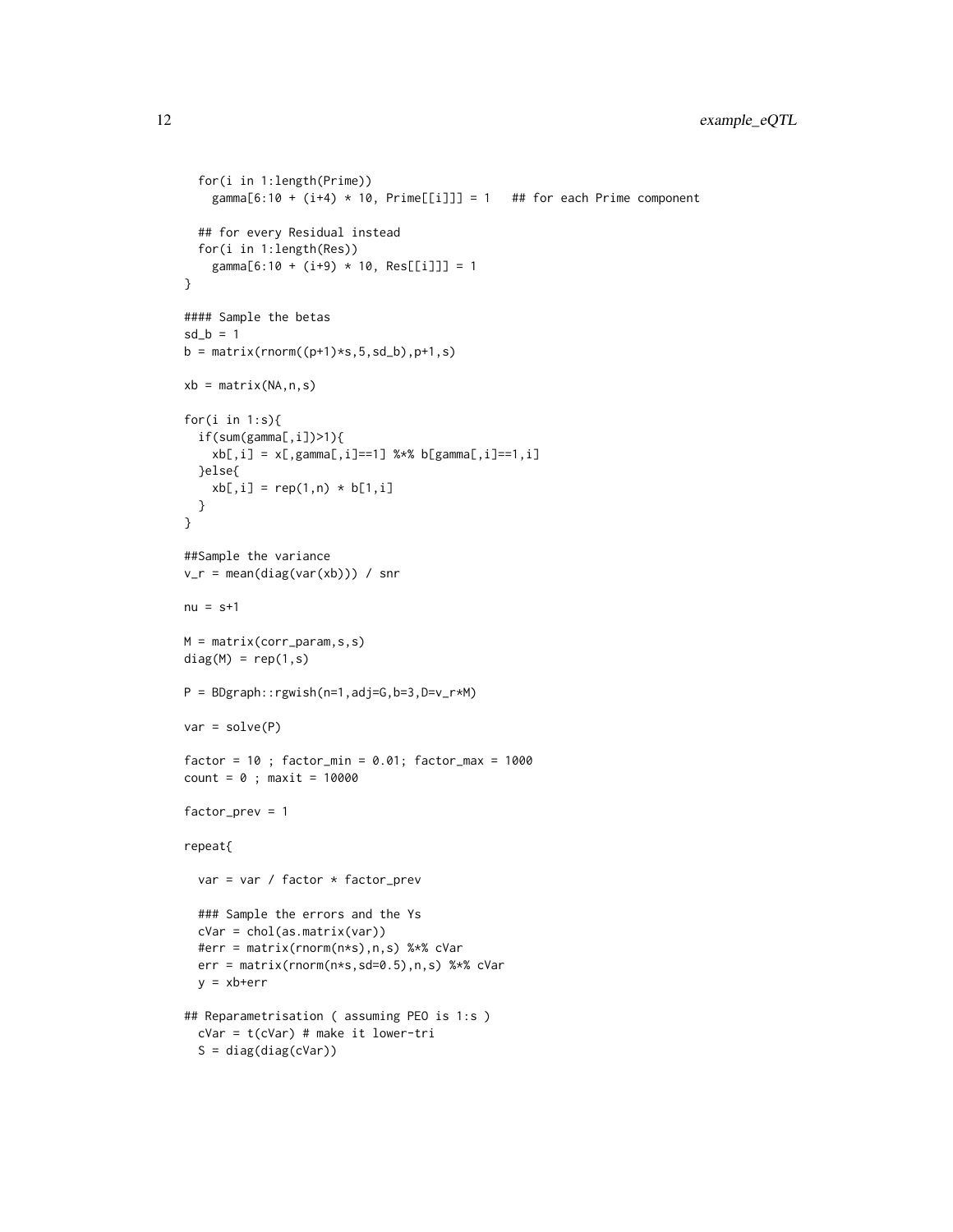# <span id="page-12-0"></span>example\_GDSC 13

```
sigma = S*SL = cVar %*% solve(S)rho = diag(s) - solve(L)### S/N Ratio
 emp_snr = mean( diag( var(xb) %*% solve(sigma) ))
 emp_g_snr = mean( diag( var( (err)%*%t(rho) ) %*% solve(sigma) ))
 ##############
 if( abs(em_snr - snr) < (snr/10) | count > maxit ){
   break
  }else{
    if( emp_snr < snr ){ # increase factor
      factor_min = factor
   }else{ # decrease factor
      factor_max = factor
    }
    factor_prev = factor
    factor = (factor_min + factor_max)/2
 }
 count = count + 1}
#################
colnames(y) <- paste("GEX",1:ncol(y),sep="")
colnames(G) \leftarrow colnames(y); Gy \leftarrow Ggamma \leq gamma[-1,]mrfG <- Gmrf[!duplicated(Gmrf),]
data = cbind(y, x[,-1]) # leave out the intercept because is coded inside already
example_eQTL = list(data=data, blockList=list(1:s,s+1:p))
## Write data file to the user's directory by save()
```
example\_GDSC *Preprocessed data set to mimic a small pharmacogenetic example*

#### Description

Preprocessed data set to mimic a small pharmacogenetic example from the Genomics of Drug Sensitivity in Cancer (GDSC) database, with  $p=850$  gene features as explanatory variables,  $s=7$  drugs sensitivity data as response variables and data for  $n=498$  cell lines. Gene features include  $p1=343$ gene expression features (GEX),  $p2=426$  by copy number variations (CNV) and  $p3=68$  mutated genes (MUT). Loading the data will load the associated blockList (and mrfG) objects needed to fit the model with BayesSUR(). The R code for generating the simulated data is given in the Examples paragraph.

#importFrom plyr mapvalues #importFrom data.table like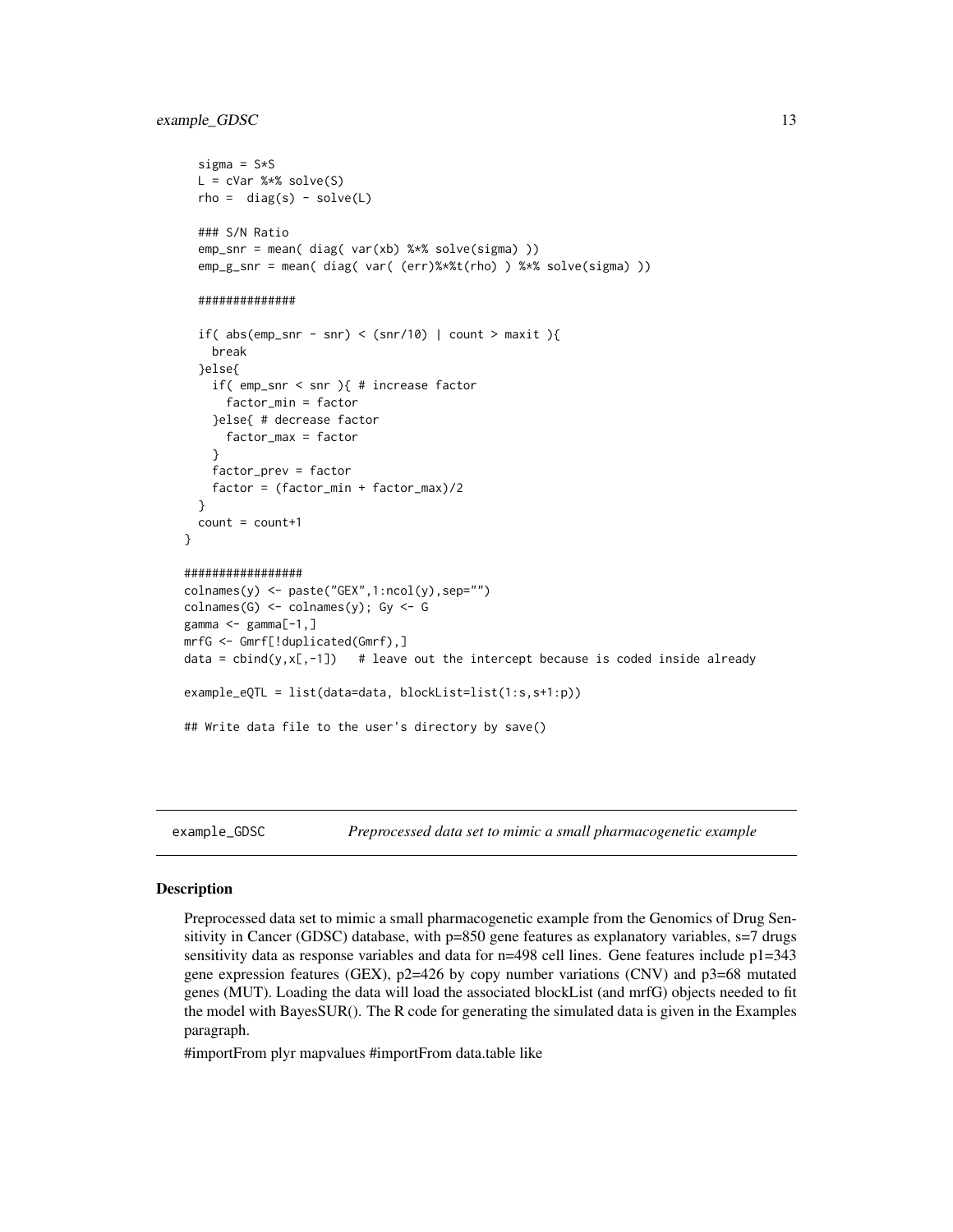#### Usage

example\_GDSC

# Format

An object of class list of length 3.

#### Examples

```
# Load the GDSC sample dataset
data("example_GDSC", package = "BayesSUR")
str(example_GDSC)
```

```
#===============
# This code below is to do preprocessing of GDSC data and obtain the complete dataset
# "example_GDSC.rda" above. The user needs load the datasets from
# ftp://ftp.sanger.ac.uk/pub4/cancerrxgene/releases/release-5.0/.
# But downloading and transforming the three used datasets below to *.csv files first.
#===============
```

```
requireNamespace("plyr", quietly = TRUE)
requireNamespace("data.table", quietly = TRUE)
```
colnames(ic50) <- c("Cell.Line", "compound", "IC50")

```
features <- data.frame(read.csv("gdsc_en_input_w5.csv", head=T))
names.fea <- strsplit(rownames(features), "")
features <- t(features)
p <- c(13321, 13747-13321, 13818-13747)
Cell.Line <- rownames(features)
features <- data.frame(Cell.Line, features)
```

```
ic50_00 <- data.frame(read.csv("gdsc_drug_sensitivity_fitted_data_w5.csv", head=T))
ic50_0 \leftarrow ic50_00[,c(1,4,7)]drug.id <- data.frame(read.csv("gdsc_tissue_output_w5.csv", head=T))[,c(1,3)]
drug.id2 <- drug.id[!duplicated(drug.id$drug.id),]
# delete drug.id=1066 since ID1066 and ID156 both correspond drug AZD6482,
# and no ID1066 in the "suppl.Data1" by Garnett et al. (2012)
drug.id2 <- drug.id2[drug.id2$drug.id!=1066,]
drug.id2$drug.name <- as.character(drug.id2$drug.name)
drug.id2$drug.name <- substr(drug.id2$drug.name, 1, nchar(drug.id2$drug.name)-6)
```

```
drug.id2$drug.name <- gsub(" ", "-", drug.id2$drug.name)
ic50 <- ic50_0
# mapping the drug_id to drug names in drug sensitivity data set
ic50$drug_id <- plyr::mapvalues(ic50$drug_id, from = drug.id2[,2], to = drug.id2[,1])
```

```
# transform drug sensitivity overall cell lines to a data matrix
y0 <- reshape(ic50, v.names="IC50", timevar="compound", idvar="Cell.Line", direction="wide")
y0$Cell.Line <- gsub("-", ".", y0$Cell.Line)
```
#===============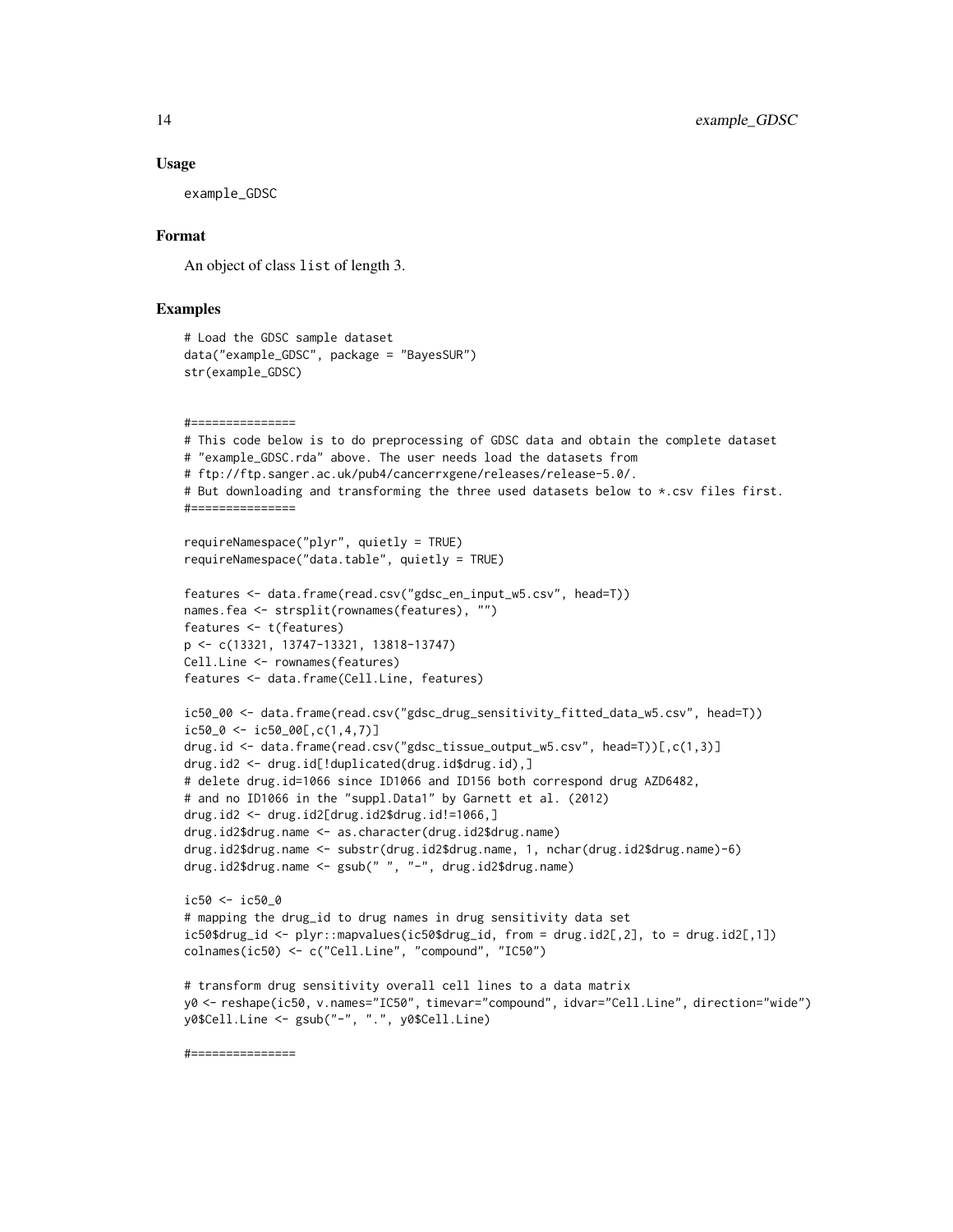```
# select nonmissing pharmacological data
#===============
y00 <- y0
m0 <- dim(y0)[2]-1
eps <- 0.05
# r1.na is better to be not smaller than r2.na
r1.na < -0.3r2.na < -0.2k < -1while(sum(is.na(y0[,2:(1+m0)]))>0){
  r1.na <- r1.na - eps/k
  r2.na \le r1.na - eps/kk < -k + 1## select drugs with <30% (decreasing with k) missing data overall cell lines
  na.y <- apply(y0[,2:(1+m0)], 2, function(xx) sum(is.na(xx))/length(xx))
  while(sum(na.y<r1.na)<m0){
   y0 <- y0[,-c(1+which(na.y>=r1.na))]
   m0 <- sum(na.y<r1.na)
   na.y <- apply(y0[,2:(1+m0)], 2, function(xx) sum(is.na(xx))/length(xx))
  }
  ## select cell lines with treatment of at least 80% (increasing with k) drugs
  na.y0 <- apply(y0[,2:(1+m0)], 1, function(xx) sum(is.na(xx))/length(xx))
  while(sum(na.y0 < r2.na) < (dim(y0)[1]))y0 <- y0[na.y0<r2.na,]
   na.y0 <- aply(y@[,2:(1+m@)], 1, function(xx) sum(is.na(xx))/length(xx))\lambdanum.na <- sum(is.na(y0[,2:(1+m0)]))
  message("#{NA}=", num.na, "\n", "r1.na =", r1.na, ", r2.na =", r2.na, "\n")
}
#===============
# combine drug sensitivity, tissues and molecular features
#===============
yx <- merge(y0, features, by="Cell.Line")
names.cell.line <- yx$Cell.Line
names.drug <- colnames(yx)[2:(dim(y0)[2])]
names.drug <- substr(names.drug, 6, nchar(names.drug))
# numbers of gene expression features, copy number festures and muatation features
p <- c(13321, 13747-13321, 13818-13747)
num.nonpen <- 13
yx <- data.matrix(yx[,-1])
y <- yx[,1:(dim(y0)[2]-1)]
x <- cbind(yx[,dim(y0)[2]-1+sum(p)+1:num.nonpen], yx[,dim(y0)[2]-1+1:sum(p)])
# delete genes with only one mutated cell line
x <- x[,-c(num.nonpen+p[1]+p[2]+which(colSums(x[,num.nonpen+p[1]+p[2]+1:p[3]])<=1))]
p[3] <- ncol(x) - num.nonpen - p[1] - p[2]GDSC <- list(y=y, x=x, p=p, num.nonpen=num.nonpen, names.cell.line=names.cell.line,
             names.drug=names.drug)
```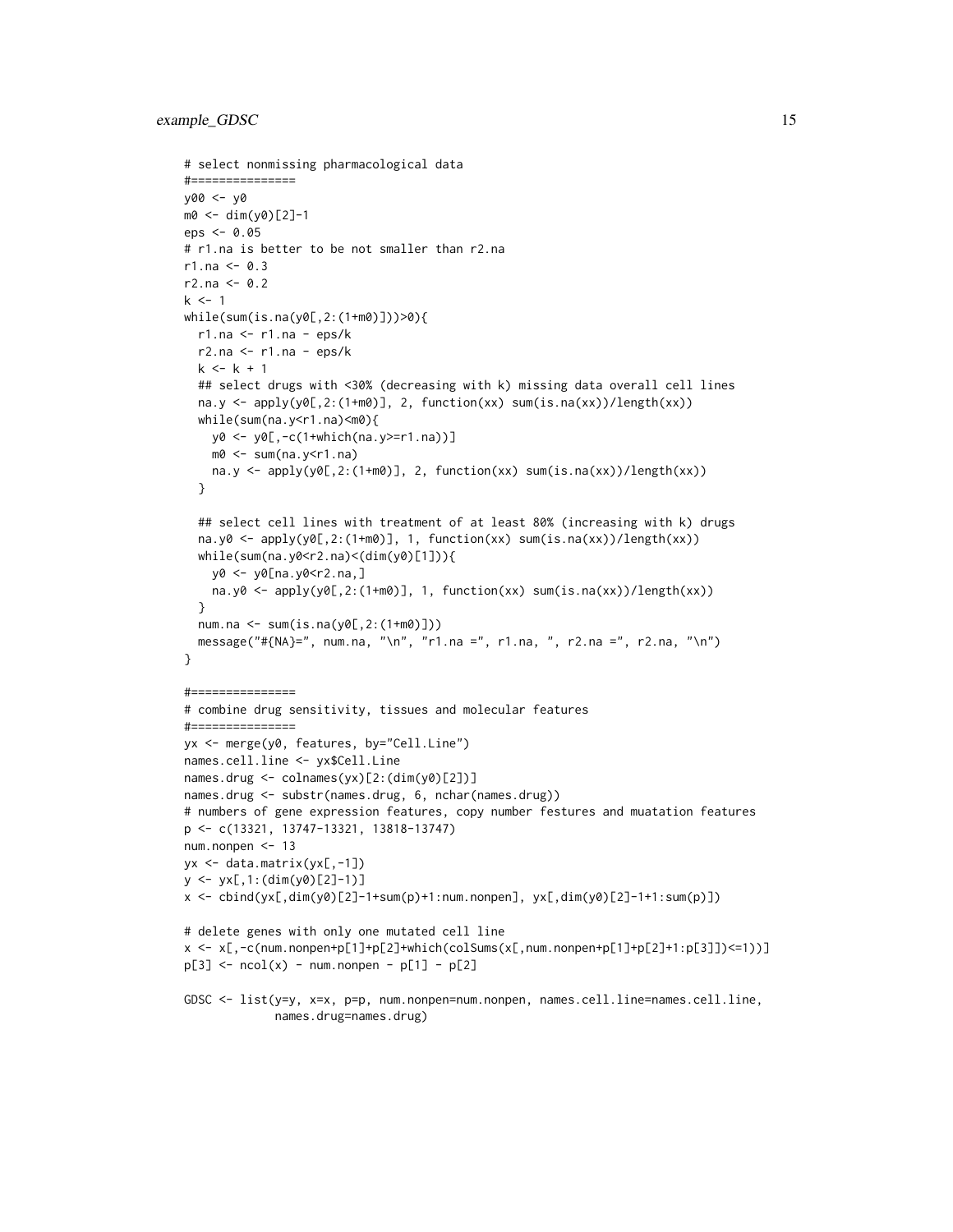```
##================
##================
## select a small set of drugs
##================
##================
name_drugs <- c("Methotrexate","RDEA119","PD-0325901","CI-1040","AZD6244","Nilotinib",
                "Axitinib")
# extract the drugs' pharmacological profiling and tissue dummy
# delete the cell line with extreme log(IC50)=-36.49 for drug "AP-24534"
YX0 <- cbind(GDSC$y[-166,colnames(GDSC$y) %in% paste("IC50.",name_drugs,sep="")]
                   [,c(1,3,6,4,7,2,5)], GDSC$x[-166,1:GDSC$num.nonpen])colnames(YX0) <- c(name_drugs, colnames(GDSC$x)[1:GDSC$num.nonpen])
# extract the genetic information of CNV & MUT
X23 <- GDSC$x[-166, GDSC$num.nonpen+GDSC$p[1]+1:(p[2]+p[3])]
colnames(X23)[1:p[2]] <- paste(substr(colnames(X23)[1:p[2]], 1,
                               nchar(colnames(X23)[1:p[2]] )-3), ".CNV", sep="")
# locate all genes with CNV or MUT information
name_genes_duplicate <- c( substr(colnames(X23)[1:p[2]], 1, nchar(colnames(X23)[1:p[2]])-4),
             substr(colnames(X23)[p[2]+1:p[3]], 1, nchar(colnames(X23)[p[2]+1:p[3]])-4) )
name_genes <- name_genes_duplicate[!duplicated(name_genes_duplicate)]
# select the GEX which have the common genes with CNV or MUT
X1 <- GDSC$x[-166,GDSC$num.nonpen+which(colnames(GDSC$x)[GDSC$num.nonpen+1:p[1]] %in%
             name_genes)]
p[1] <- ncol(X1)X1 <- log2(X1)
# summary the data information
example_GDSC <- list( data=cbind( YX0, X1, X23 ) )
example_GDSC$blockList <- list(1:length(name_drugs), length(name_drugs)+1:GDSC$num.nonpen,
                               ncol(YX0)+1:sum(p))
#========================
# construct the G matrix: edge potentials in the MRF prior
#========================
# edges between drugs: Group1 ("RDEA119","17-AAG","PD-0325901","CI-1040" and "AZD6244")
# indexed as (2:5)
pathway_genes <- read.table("MAPK_pathway.txt")[[1]]
Idx_Pathway1 <- which(c(colnames(X1),name_genes_duplicate) %in% pathway_genes)
Gmrf_Group1Pathway1 <- t(combn(rep(Idx_Pathway1,each=length(2:5)) +
                               rep((2:5-1)*sum(p),times=length(Idx_Pathway1)), 2))
# edges between drugs: Group2 ("Nilotinib","Axitinib") indexed as (6:7)
# delete gene ABL2
Idx_Pathway2 <- which( c(colnames(X1),name_genes_duplicate) %like% "BCR" |
                       c(colnames(X1),name_genes_duplicate) %like% "ABL" )[-c(3,5)]
Gmrf_Group2Pathway2 <- t(combn(rep(Idx_Pathway2,each=length(6:7)) +
                               rep((6:7-1)*sum(p),times=length(Idx_Pathway2)), 2))
```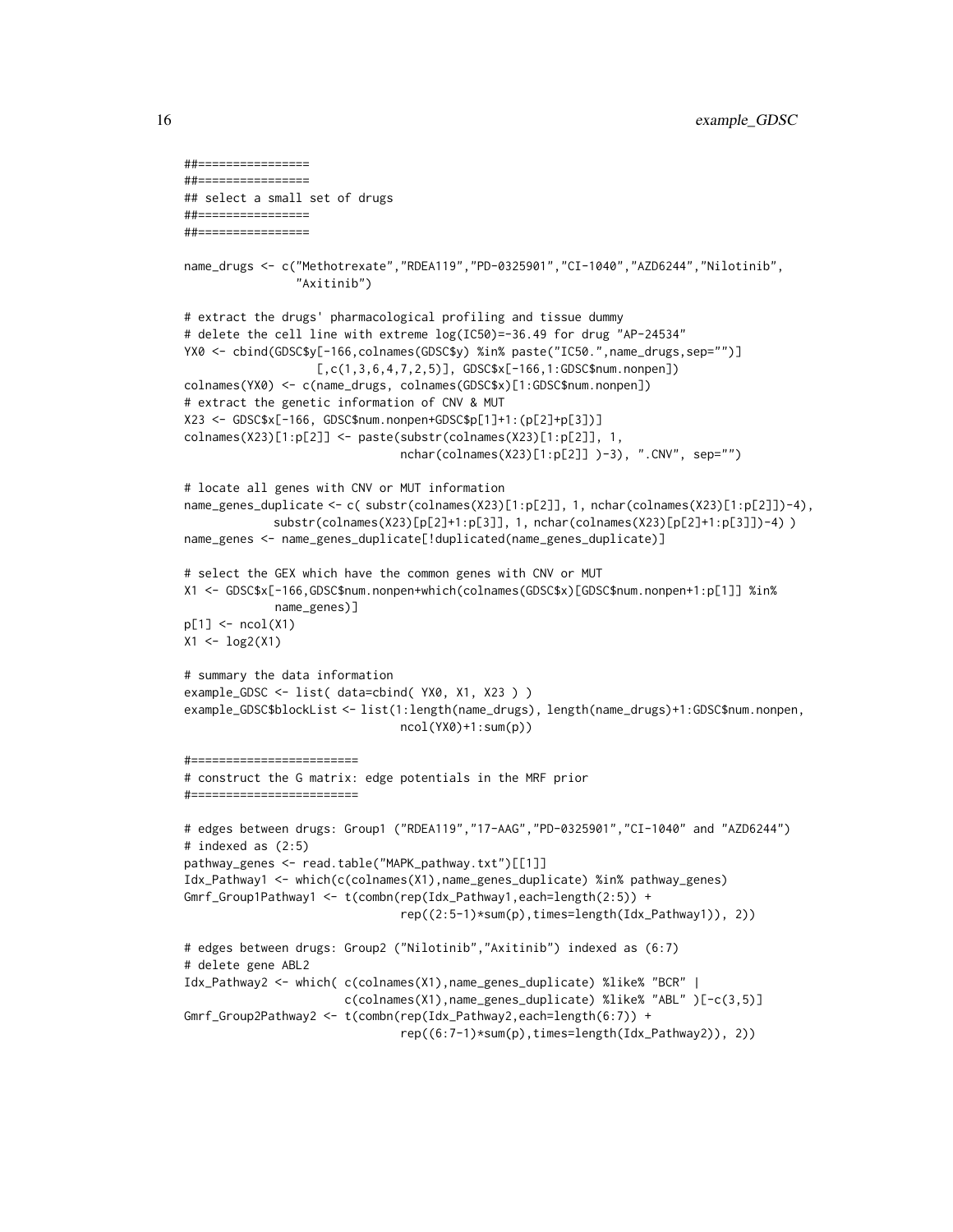```
# edges between the common gene in different data sources
Gmrf_CommonGene <- NULL
list_CommonGene <- list(0)
k < -1for(i in 1:length(name_genes)){
  Idx_CommonGene <- which( c(colnames(X1),name_genes_duplicate) == name_genes[i] )
  if(length(Idx_CommonGene) > 1){
  Gmrf_CommonGene <- rbind(Gmrf_CommonGene,t(combn(rep(Idx_CommonGene,each=length(name_drugs))
               + rep((1:length(name_drugs)-1)*sum(p),times=length(Idx_CommonGene)), 2)))
   k < - k+1}
}
Gmrf_duplicate <- rbind( Gmrf_Group1Pathway1, Gmrf_Group2Pathway2, Gmrf_CommonGene )
Gmrf <- Gmrf_duplicate[!duplicated(Gmrf_duplicate),]
example_GDSC$mrfG <- Gmrf
# create the target gene names of the two groups of drugs
targetGenes1 <- matrix(Idx_Pathway1,nrow=1)
colnames(targetGenes1) <- colnames(example_GDSC$data)[length(name_drugs)+
                                                      GDSC$num.nonpen+targetGenes]
targetGenes2 <- matrix(Idx_Pathway2,nrow=1)
colnames(targetGenes2) <- colnames(example_GDSC$data)[length(name_drugs)+
                                                      GDSC$num.nonpen+targetGenes]
example_GDSC_targets <- list(group1=targetGenes1, group2=targetGenes2)
## Write data file example_GDSC.rda to the user's directory by save()
```
example\_GDSC\_targets *Indexes list of target genes corresponding the* example\_GDSC *data set*

#### Description

Indexes list of target genes corresponding the example\_GDSC data set. It has two components representing the gene indexes of the MAPK/ERK pathway and BCR-ABL gene fusion in the example\_GDSC data set.

#importFrom plyr mapvalues #importFrom data.table like

#### Usage

```
example_GDSC_targets
```
### Format

An object of class list of length 2.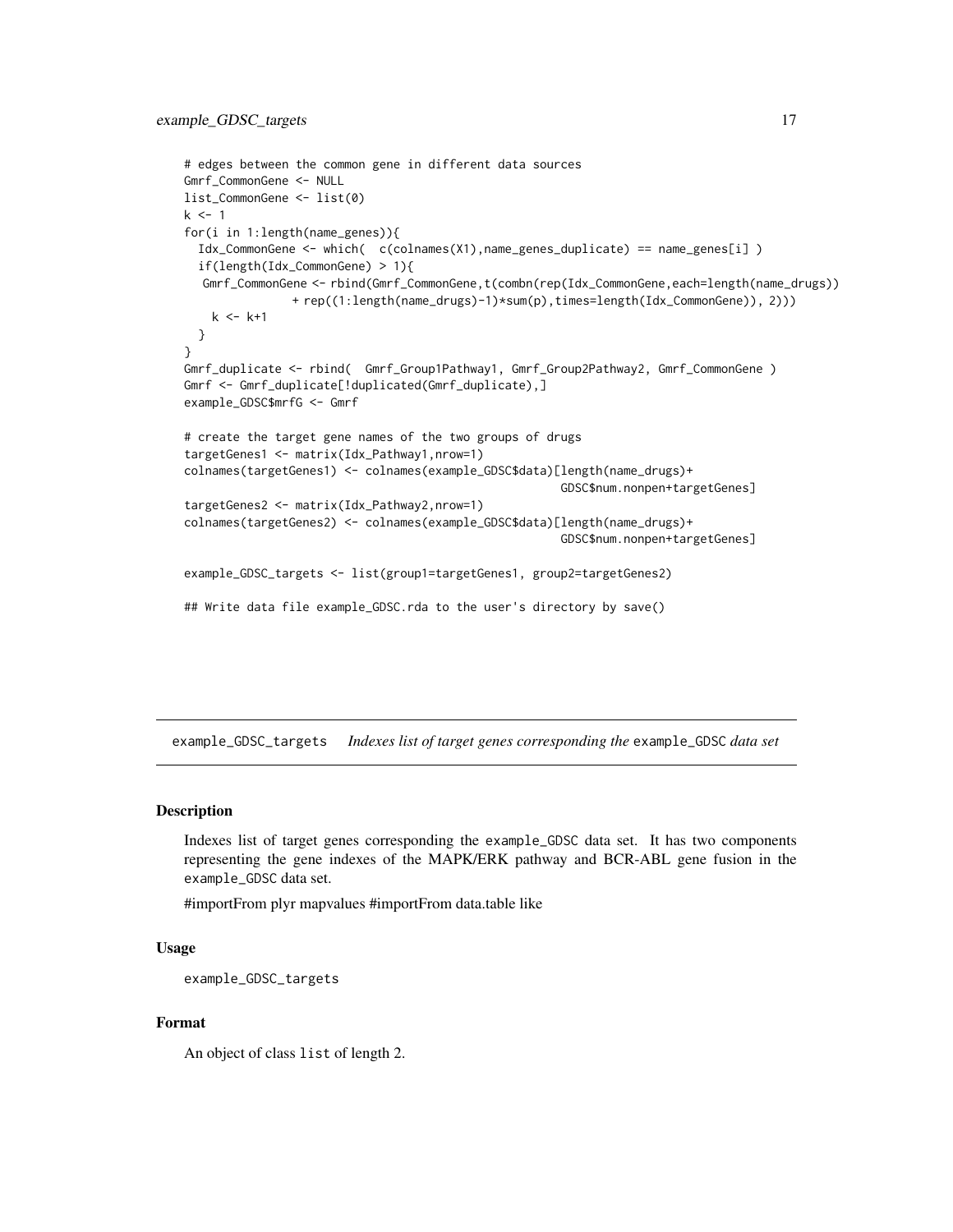```
# Load the indexes of gene targets from the GDSC sample dataset
data("example_GDSC_targets", package = "BayesSUR")
str(example_GDSC_targets)
#===============
# This code below is to do preprocessing of GDSC data and obtain the complete dataset
# "example_GDSC.rda" above. The user needs load the datasets from
# ftp://ftp.sanger.ac.uk/pub4/cancerrxgene/releases/release-5.0/.
# But downloading and transforming the three used datasets below to *.csv files first.
#===============
requireNamespace("plyr", quietly = TRUE)
requireNamespace("data.table", quietly = TRUE)
features <- data.frame(read.csv("gdsc_en_input_w5.csv", head=T))
names.fea <- strsplit(rownames(features), "")
features <- t(features)
p <- c(13321, 13747-13321, 13818-13747)
Cell.Line <- rownames(features)
features <- data.frame(Cell.Line, features)
ic50_00 <- data.frame(read.csv("gdsc_drug_sensitivity_fitted_data_w5.csv", head=T))
ic50_0 \leftarrow ic50_00[,c(1,4,7)]drug.id <- data.frame(read.csv("gdsc_tissue_output_w5.csv", head=T))[,c(1,3)]
drug.id2 <- drug.id[!duplicated(drug.id$drug.id),]
# delete drug.id=1066 since ID1066 and ID156 both correspond drug AZD6482,
# and no ID1066 in the "suppl.Data1" by Garnett et al. (2012)
drug.id2 <- drug.id2[drug.id2$drug.id!=1066,]
drug.id2$drug.name <- as.character(drug.id2$drug.name)
drug.id2$drug.name <- substr(drug.id2$drug.name, 1, nchar(drug.id2$drug.name)-6)
drug.id2$drug.name <- gsub(" ", "-", drug.id2$drug.name)
ic50 <- ic50_0
# mapping the drug_id to drug names in drug sensitivity data set
ic50$drug_id <- plyr::mapvalues(ic50$drug_id, from = drug.id2[,2], to = drug.id2[,1])
colnames(ic50) <- c("Cell.Line", "compound", "IC50")
# transform drug sensitivity overall cell lines to a data matrix
y0 <- reshape(ic50, v.names="IC50", timevar="compound", idvar="Cell.Line", direction="wide")
y0$Cell.Line <- gsub("-", ".", y0$Cell.Line)
#===============
# select nonmissing pharmacological data
#===============
y00 <- y0
m0 <- dim(y0)[2]-1
eps < -0.05# r1.na is better to be not smaller than r2.na
r1.na < -0.3r2.na < -0.2
```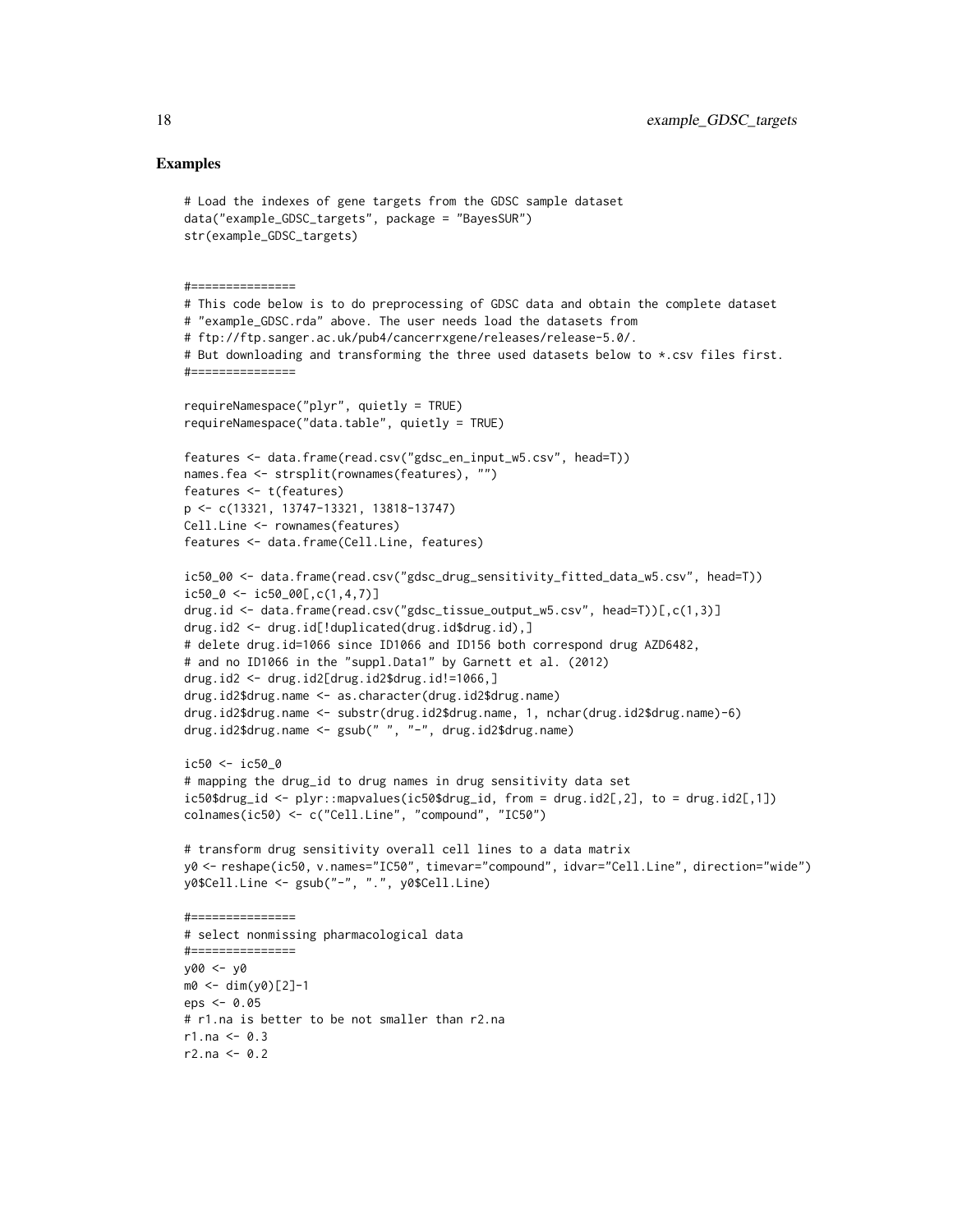```
k < -1while(sum(is.na(y0[,2:(1+m0)]))>0){
  r1.na <- r1.na - eps/k
  r2.na \le r1.na - eps/kk < -k + 1## select drugs with <30% (decreasing with k) missing data overall cell lines
  na.y <- apply(y0[,2:(1+m0)], 2, function(xx) sum(is.na(xx))/length(xx))
  while(sum(na.y<r1.na)<m0){
   y0 <- y0[,-c(1+which(na.y>=r1.na))]
   m0 <- sum(na.y<r1.na)
   na.y <- apply(y0[,2:(1+m0)], 2, function(xx) sum(is.na(xx))/length(xx))
  }
  ## select cell lines with treatment of at least 80% (increasing with k) drugs
  na.y0 <- apply(y0[,2:(1+m0)], 1, function(xx) sum(is.na(xx))/length(xx))while(sum(na.y0<r2.na)<(dim(y0)[1])){
   y0 <- y0[na.y0<r2.na,]
   na.y0 <- apply(y0[,2:(1+m0)], 1, function(xx) sum(is.na(xx))/length(xx))
  }
  num.na <- sum(is.na(y0[,2:(1+m0)]))
  message("#{NA}=", num.na, "\n", "r1.na =", r1.na, ", r2.na =", r2.na, "\n")
}
#===============
# combine drug sensitivity, tissues and molecular features
#===============
yx <- merge(y0, features, by="Cell.Line")
names.cell.line <- yx$Cell.Line
names.drug <- colnames(yx)[2:(dim(y0)[2])]
names.drug <- substr(names.drug, 6, nchar(names.drug))
# numbers of gene expression features, copy number festures and muatation features
p <- c(13321, 13747-13321, 13818-13747)
num.nonpen <- 13
yx <- data.matrix(yx[,-1])
y <- yx[,1:(dim(y0)[2]-1)]
x <- cbind(yx[,dim(y0)[2]-1+sum(p)+1:num.nonpen], yx[,dim(y0)[2]-1+1:sum(p)])
# delete genes with only one mutated cell line
x <- x[,-c(num.nonpen+p[1]+p[2]+which(colSums(x[,num.nonpen+p[1]+p[2]+1:p[3]])<=1))]
p[3] <- ncol(x) - num.nonpen - p[1] - p[2]GDSC <- list(y=y, x=x, p=p, num.nonpen=num.nonpen, names.cell.line=names.cell.line,
             names.drug=names.drug)
##================
##================
## select a small set of drugs
##================
##================
```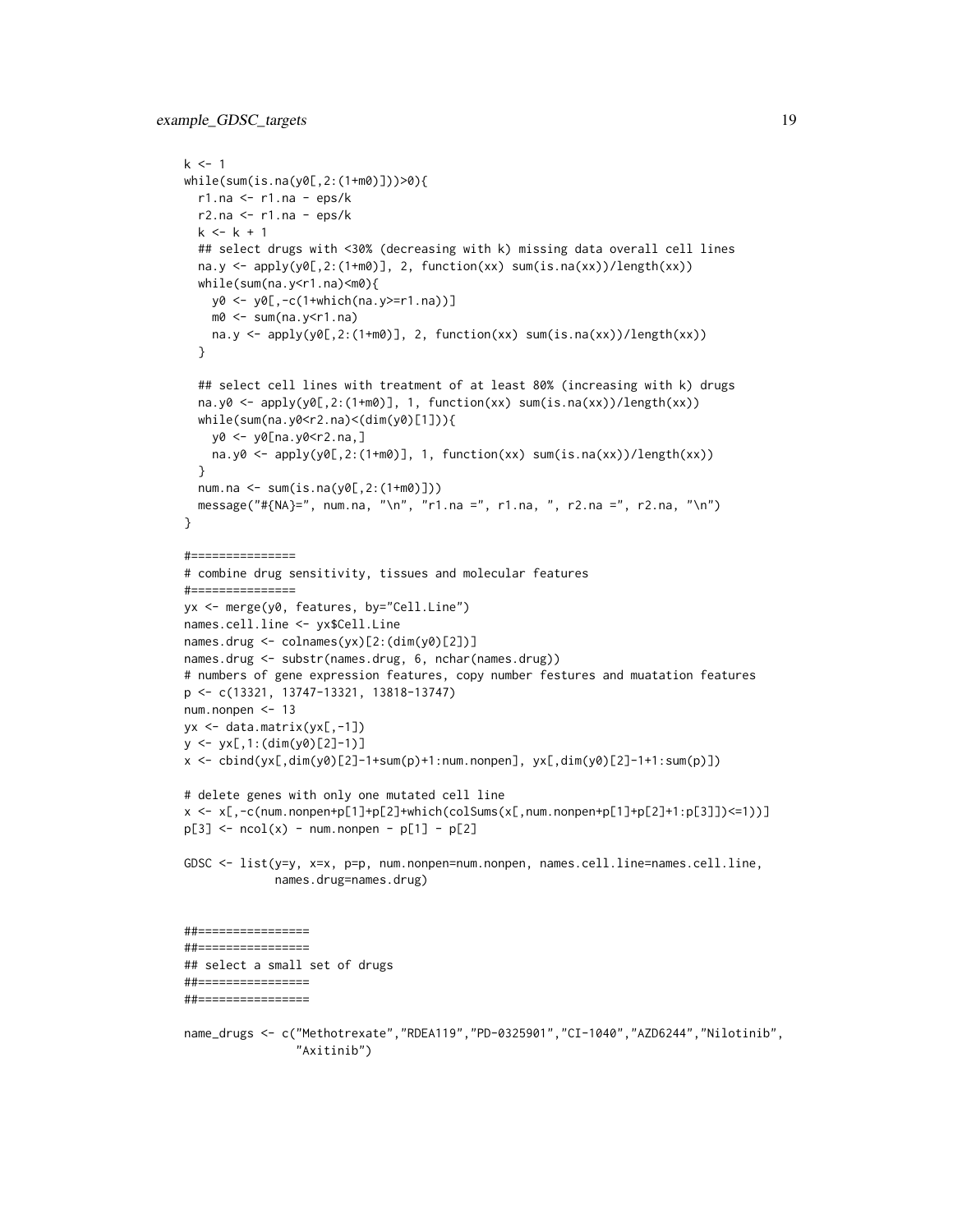```
# extract the drugs' pharmacological profiling and tissue dummy
# delete the cell line with extreme log(IC50)=-36.49 for drug "AP-24534"
YX0 <- cbind(GDSC$y[-166,colnames(GDSC$y) %in% paste("IC50.",name_drugs,sep="")]
                   [,c(1,3,6,4,7,2,5)], GDSC$x[-166,1:GDSC$num.nonpen])colnames(YX0) <- c(name_drugs, colnames(GDSC$x)[1:GDSC$num.nonpen])
# extract the genetic information of CNV & MUT
X23 <- GDSC$x[-166, GDSC$num.nonpen+GDSC$p[1]+1:(p[2]+p[3])]
colnames(X23)[1:p[2]] <- paste(substr(colnames(X23)[1:p[2]], 1,
                               nchar(colnames(X23)[1:p[2]] )-3), ".CNV", sep="")
# locate all genes with CNV or MUT information
name_genes_duplicate <- c( substr(colnames(X23)[1:p[2]], 1, nchar(colnames(X23)[1:p[2]])-4),
             substr(colnames(X23)[p[2]+1:p[3]], 1, nchar(colnames(X23)[p[2]+1:p[3]])-4) )
name_genes <- name_genes_duplicate[!duplicated(name_genes_duplicate)]
# select the GEX which have the common genes with CNV or MUT
X1 <- GDSC$x[-166,GDSC$num.nonpen+which(colnames(GDSC$x)[GDSC$num.nonpen+1:p[1]] %in%
             name_genes)]
p[1] <- ncol(X1)X1 <- log2(X1)
# summary the data information
example_GDSC <- list( data=cbind( YX0, X1, X23 ) )
example_GDSC$blockList <- list(1:length(name_drugs), length(name_drugs)+1:GDSC$num.nonpen,
                               ncol(YX0)+1:sum(p))
#========================
# construct the G matrix: edge potentials in the MRF prior
#========================
# edges between drugs: Group1 ("RDEA119","17-AAG","PD-0325901","CI-1040" and "AZD6244")
# indexed as (2:5)
pathway_genes <- read.table("MAPK_pathway.txt")[[1]]
Idx_Pathway1 <- which(c(colnames(X1),name_genes_duplicate) %in% pathway_genes)
Gmrf_Group1Pathway1 <- t(combn(rep(Idx_Pathway1,each=length(2:5)) +
                               rep((2:5-1)*sum(p),times=length(Idx_Pathway1)), 2))
# edges between drugs: Group2 ("Nilotinib","Axitinib") indexed as (6:7)
# delete gene ABL2
Idx_Pathway2 <- which( c(colnames(X1),name_genes_duplicate) %like% "BCR" |
                       c(colnames(X1),name_genes_duplicate) %like% "ABL" )[-c(3,5)]
Gmrf_Group2Pathway2 <- t(combn(rep(Idx_Pathway2,each=length(6:7)) +
                               rep((6:7-1)*sum(p),times=length(Idx_Pathway2)), 2))
# edges between the common gene in different data sources
Gmrf_CommonGene <- NULL
list_CommonGene <- list(0)
k < -1for(i in 1:length(name_genes)){
 Idx_CommonGene <- which( c(colnames(X1),name_genes_duplicate) == name_genes[i] )
  if(length(Idx_CommonGene) > 1){
  Gmrf_CommonGene <- rbind(Gmrf_CommonGene,t(combn(rep(Idx_CommonGene,each=length(name_drugs))
```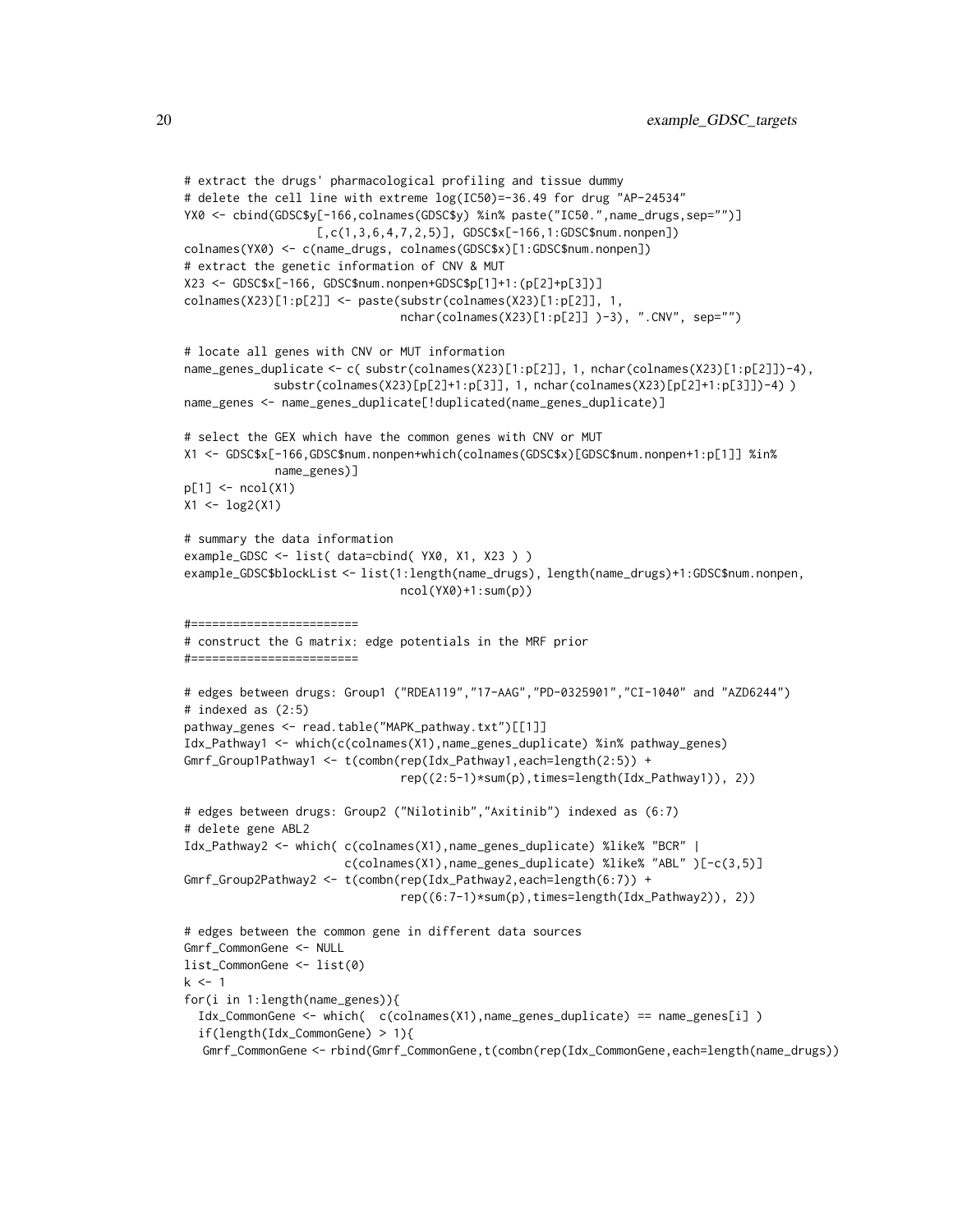# <span id="page-20-0"></span>fitted.BayesSUR 21

```
+ rep((1:length(name_drugs)-1)*sum(p),times=length(Idx_CommonGene)), 2)))
   k \le -k+1}
}
Gmrf_duplicate <- rbind( Gmrf_Group1Pathway1, Gmrf_Group2Pathway2, Gmrf_CommonGene )
Gmrf <- Gmrf_duplicate[!duplicated(Gmrf_duplicate),]
example_GDSC$mrfG <- Gmrf
# create the target gene names of the two groups of drugs
targetGenes1 <- matrix(Idx_Pathway1,nrow=1)
colnames(targetGenes1) <- colnames(example_GDSC$data)[length(name_drugs)+
                                                      GDSC$num.nonpen+targetGenes]
targetGenes2 <- matrix(Idx_Pathway2,nrow=1)
colnames(targetGenes2) <- colnames(example_GDSC$data)[length(name_drugs)+
                                                      GDSC$num.nonpen+targetGenes]
example_GDSC_targets <- list(group1=targetGenes1, group2=targetGenes2)
## Write data file example_GDSC_targets.rda to the user's directory by save()
```
fitted.BayesSUR *fitted response values corresponds to the posterior mean estimates*

#### Description

Return the fitted response values that correspond to the posterior mean estimates from a "BayesSUR" class object.

#### Usage

## S3 method for class 'BayesSUR' fitted(object, Pmax =  $0, ...$ )

#### Arguments

| object   | an object of class "BayesSUR"                                                                                                         |
|----------|---------------------------------------------------------------------------------------------------------------------------------------|
| Pmax     | threshold that truncates the estimated coefficients based on thresholding the es-<br>timated latent indicator variable. Default is 0. |
| $\cdots$ | other arguments                                                                                                                       |

### Value

Fitted values extracted from an object of class "BayesSUR". If the BayesSUR specified data standardization, the fitted values are base based on standardized data.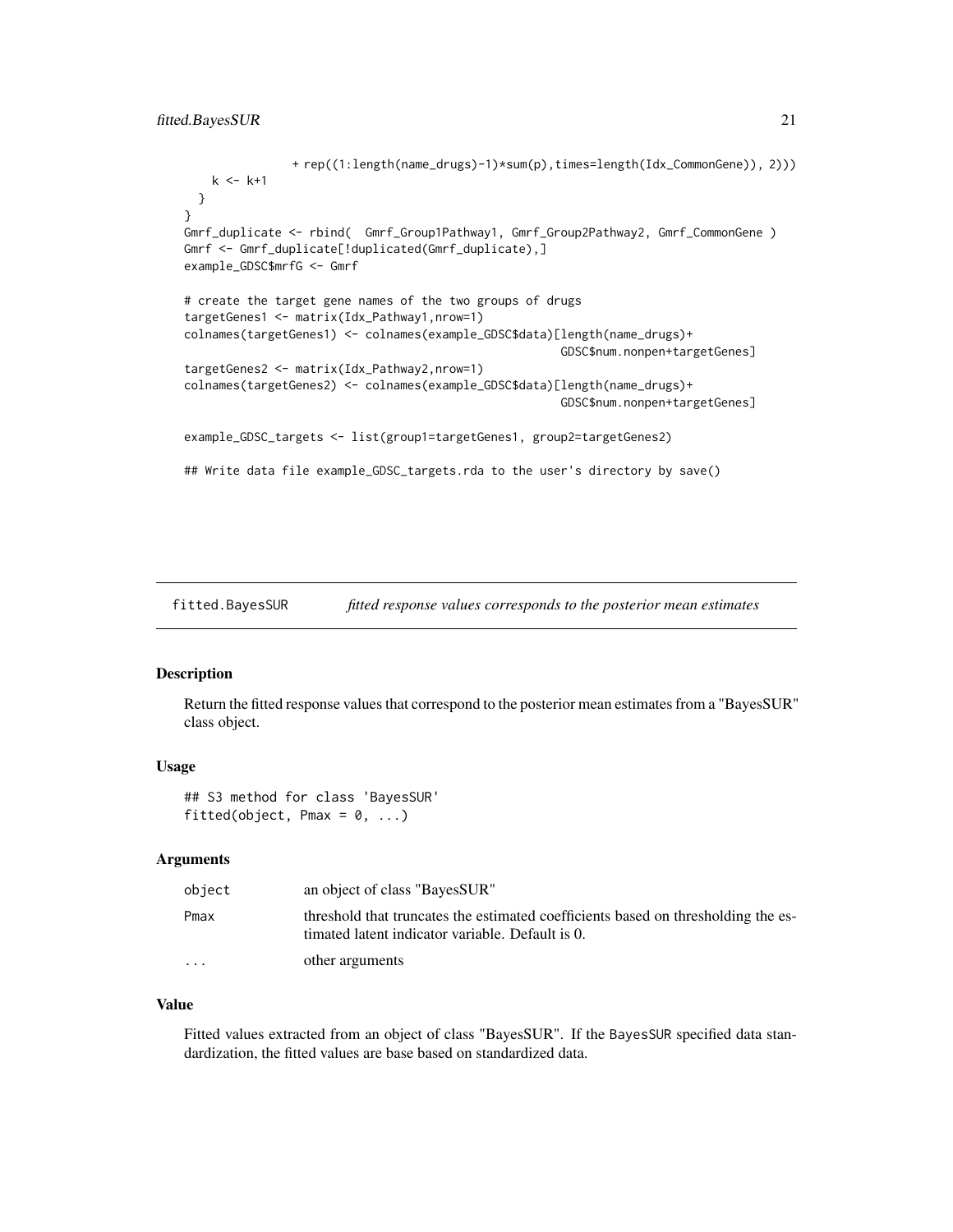#### Examples

```
data("example_eQTL", package = "BayesSUR")
hyperpar \le list( a_w = 2, b_w = 5)
fit <- BayesSUR(Y = example_eQTL[["blockList"]][[1]],
               X = example_eQTL[["blockList"]][[2]],
                data = example_eQTL[["data"]], outFilePath = tempdir(),
                nIter = 100, burnin = 50, nChains = 2, gammaPrior = "hotspot",
                hyperpar = hyperpar, tmpFolder = "tmp/" )
## check fitted values
fitted.val <- fitted(fit)
```
getEstimator *extract the posterior mean of the parameters*

#### Description

Extract the posterior mean of the parameters of a "BayesSUR" class object.

#### Usage

```
getEstimator(object, estimator = "gamma", Pmax = 0)
```
#### Arguments

| object    | an object of class "BayesSUR"                                                                                                                                                                                                                               |
|-----------|-------------------------------------------------------------------------------------------------------------------------------------------------------------------------------------------------------------------------------------------------------------|
| estimator | the name of one estimator. Default is the latent indicator estimator "gamma".<br>Other options "beta", "Gy" and "CPO" correspond the posterior means of coeffi-<br>cient matrix, response graph and conditional predictive ordinate (CPO) respec-<br>tively |
| Pmax      | threshold that truncate the estimator. Default is 0. If the estimator is beta, then<br>beta is truncated based on the latent indicator matrix shresholding at Pmax                                                                                          |

#### Value

Return the one estimator from an object of class "BayesSUR". It is the posterior mean of the latent indicator variable if estimator="gamma", posterior mean of the regression coefficients if estimator="beta", posterior mean of the response graph if estimator="Gy" and the CPO if estimator="CPO",

<span id="page-21-0"></span>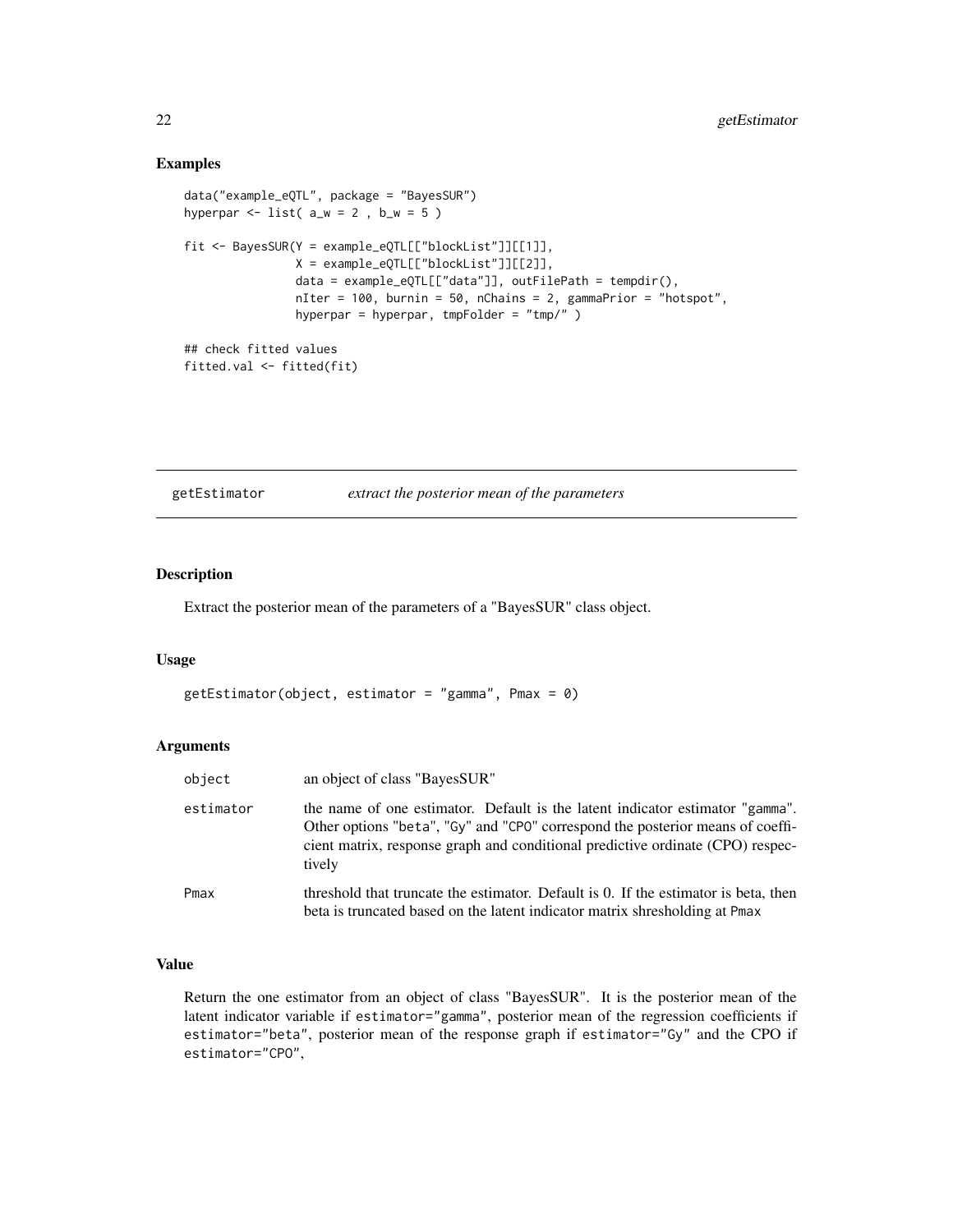# <span id="page-22-0"></span>plot.BayesSUR 23

#### Examples

```
data("example_eQTL", package = "BayesSUR")
hyperpar \le list( a_w = 2, b_w = 5)
fit <- BayesSUR(Y = example_eQTL[["blockList"]][[1]],
                X = example_eQTL[["blockList"]][[2]],
                data = example_eQTL[["data"]], outFilePath = tempdir(),
                nIter = 100, burnin = 50, nChains = 2, gammaPrior = "hotspot",
                hyperpar = hyperpar, tmpFolder = "tmp/" )
## check output
# extract the posterior mean of the coefficients matrix
beta_hat <- getEstimator(fit, estimator="beta")
```
plot.BayesSUR *create a selection of plots for a "BayesSUR" class object*

#### Description

Convenience function to create a selection of plots for a "BayesSUR" class object. They are plots of estimators, response graph, network, manhattan and MCMC diagnosis indexed by numbers 1:5.

#### Usage

## S3 method for class 'BayesSUR'  $plot(x, which = c(1L:4L), ...)$ 

#### Arguments

| x.        | an object of class "BayesSUR".                                                                                                                                                                                                                         |
|-----------|--------------------------------------------------------------------------------------------------------------------------------------------------------------------------------------------------------------------------------------------------------|
| which     | if a subset of the plots is required, specify a subset of the numbers 1:5 which are<br>plots of estimators, response graph, network, manhattan and MCMC diagnosis,<br>respectively. Default is $c(1L:4L)$ Only $c(1,4,5)$ is valid for the HRR models. |
| $\ddotsc$ | other arguments                                                                                                                                                                                                                                        |

# Examples

```
data("example_eQTL", package = "BayesSUR")
hyperpar = list(a_w = 2, b_w = 5)
fit <- BayesSUR(Y = example_eQTL[["blockList"]][[1]],
               X = example_eQTL[["blockList"]][[2]],
               data = example_eQTL[["data"]], outFilePath = tempdir(),
               nIter = 100, burnin = 0, nChains = 2, gammaPrior = "hotspot",
               hyperpar = hyperpar, tmpFolder = "tmp/" )
```
## check output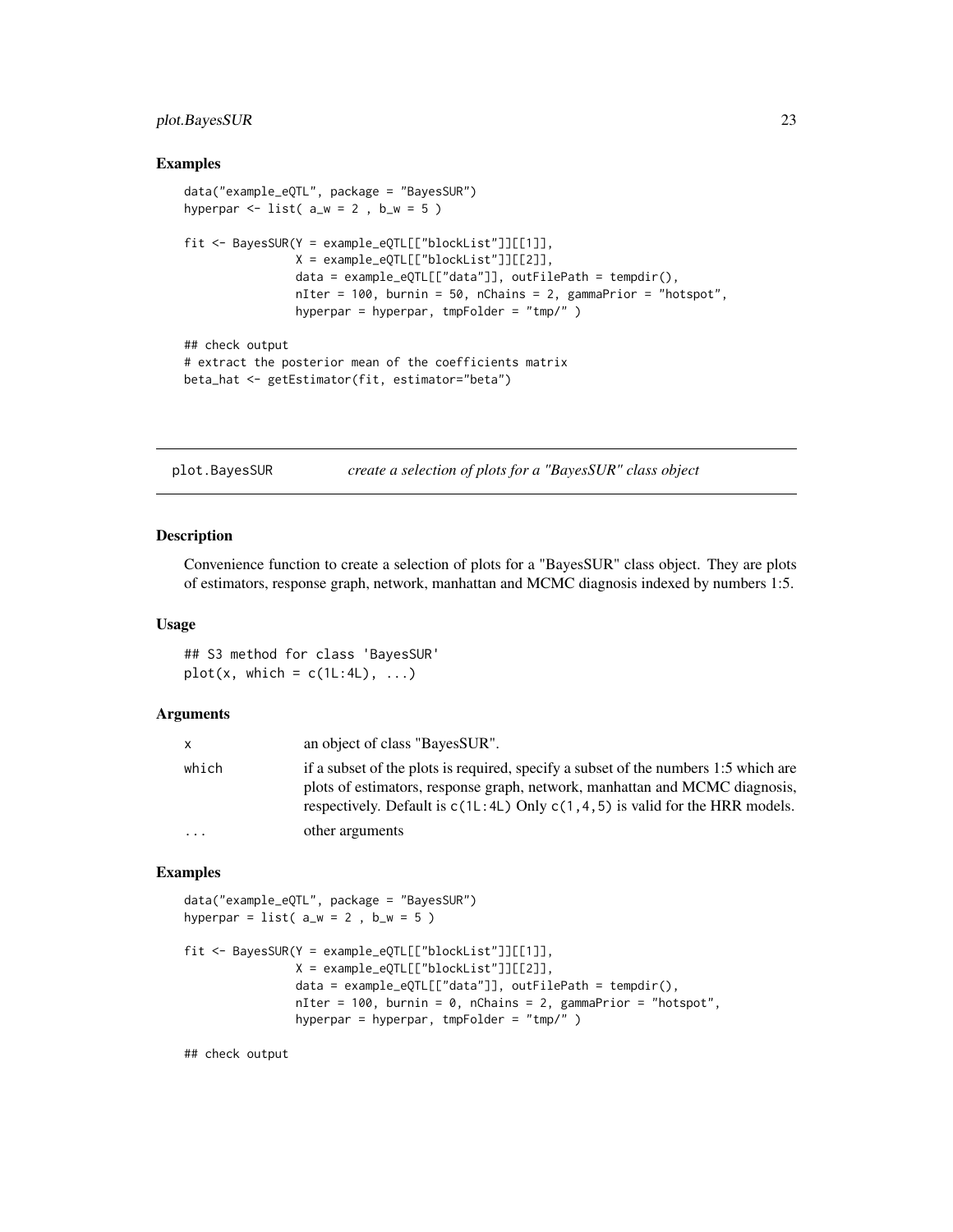<span id="page-23-0"></span># Show the interactive plots. Note that it needs at least 2000\*(nbloc+1) iterations # for the diagnosis plots where nbloc=3 by default

plot(fit)

plotCPO *plot the conditional predictive ordinate*

#### Description

Plot the conditional predictive ordinate (CPO) for each individual of a fitted model generated by BayesSUR which is a "BayesSUR" object. CPO is a handy posterior predictive check because it may be used to identify outliers, influential observations, and for hypothesis testing across different non-nested models (Gelfand 1996).

#### Usage

```
plotCPO(object, sum.responses = FALSE, outlier.mark = TRUE,
 outlier.thresh = 0.01, scale.CPO = TRUE, x.loc = FALSE,
  axis.label = NULL, las = 0, cex.axis = 1, mark.pos = c(0, -0.01),
 mark.color = 2, mark.cex = 0.8, xlab = "Observations",
 ylab = NULL)
```
#### Arguments

| object        | an object of class "BayesSUR"                                                                                                                                                 |
|---------------|-------------------------------------------------------------------------------------------------------------------------------------------------------------------------------|
| sum.responses | compute CPOs aggreated in all response variables                                                                                                                              |
| outlier.mark  | mark the outliers with the response names. The default is FALSE                                                                                                               |
|               | outlier, thresh threshold for the CPOs. The default is 0.01.                                                                                                                  |
| scale.CPO     | scaled CPOs which is divided by their maximum. The default is TRUE                                                                                                            |
| x.loc         | a vector of features distance                                                                                                                                                 |
| axis.label    | a vector of predictor names which are shown in CPO plot. The default is NULL<br>only showing the indices. The value "auto" show the predictor names from the<br>orginal data. |
| las           | graphical parameter of plot. default                                                                                                                                          |
| cex.axis      | graphical parameter of plot.default                                                                                                                                           |
| mark.pos      | the location of the marked text relative to the point                                                                                                                         |
| mark.color    | the color of the marked text. The default color is red.                                                                                                                       |
| mark. cex     | the fontsize of the marked text. The default fontsize is $0.8$ .                                                                                                              |
| xlab          | a title for the x axis                                                                                                                                                        |
| ylab          | a title for the y axis                                                                                                                                                        |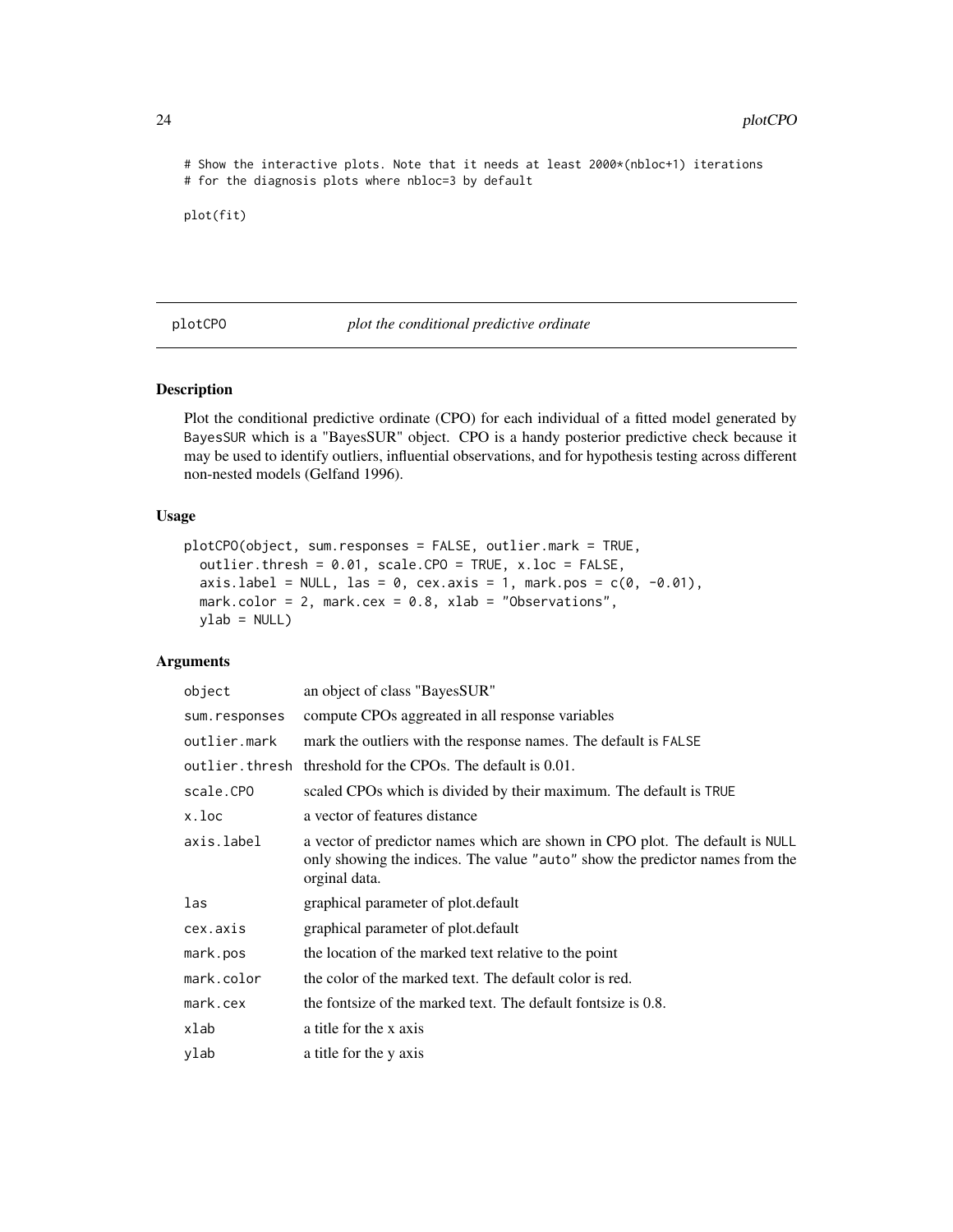#### <span id="page-24-0"></span>plotEstimator 25

### Details

The default threshold for the CPOs to detect the outliers is 0.01 by Congdon (2005). It can be tuned by the argument outlier.thresh.

#### References

Statisticat, LLC (2013). *Bayesian Inference.* Farmington, CT: Statisticat, LLC.

Gelfand A. (1996). *Model Determination Using Sampling Based Methods*. In Gilks W., Richardson S., Spiegelhalter D. (eds.), Markov Chain Monte Carlo in Practice, pp. 145–161. Chapman & Hall, Boca Raton, FL.

Congdon P. (2005). *Bayesian Models for Categorical Data*. John Wiley & Sons, West Sussex, England.

#### Examples

```
data("example_eQTL", package = "BayesSUR")
hyperpar \le list( a_w = 2, b_w = 5)
fit <- BayesSUR(Y = example_eQTL[["blockList"]][[1]],
               X = example_eQTL[["blockList"]][[2]],
                data = example_eQTL[["data"]], outFilePath = tempdir(),
                nIter = 100, burnin = 50, nChains = 2, gammaPrior = "hotspot",
                hyperpar = hyperpar, tmpFolder = "tmp/" )
## check output
# plot the conditional predictive ordinate (CPO)
plotCPO(fit)
```
plotEstimator *plot the posterior mean estimators*

# Description

Plot the posterior mean estimators from a "BayesSUR" class object, including the coefficients beta, latent indicator variable gamma and graph of responses.

#### Usage

```
plotEstimator(object, estimator = "all",
  colorScale.gamma = grey((100:0)/100), colorScale.beta = c("blue",
  "white", "red"), legend.cex.axis = 1, name.responses = NA,
 name.predictors = NA, xlab = "", ylab = "", fig.tex = FALSE,
 output = "ParamEstimator", header = "", header.cex = 2,
 mgp = c(2.5, 1, 0), ...
```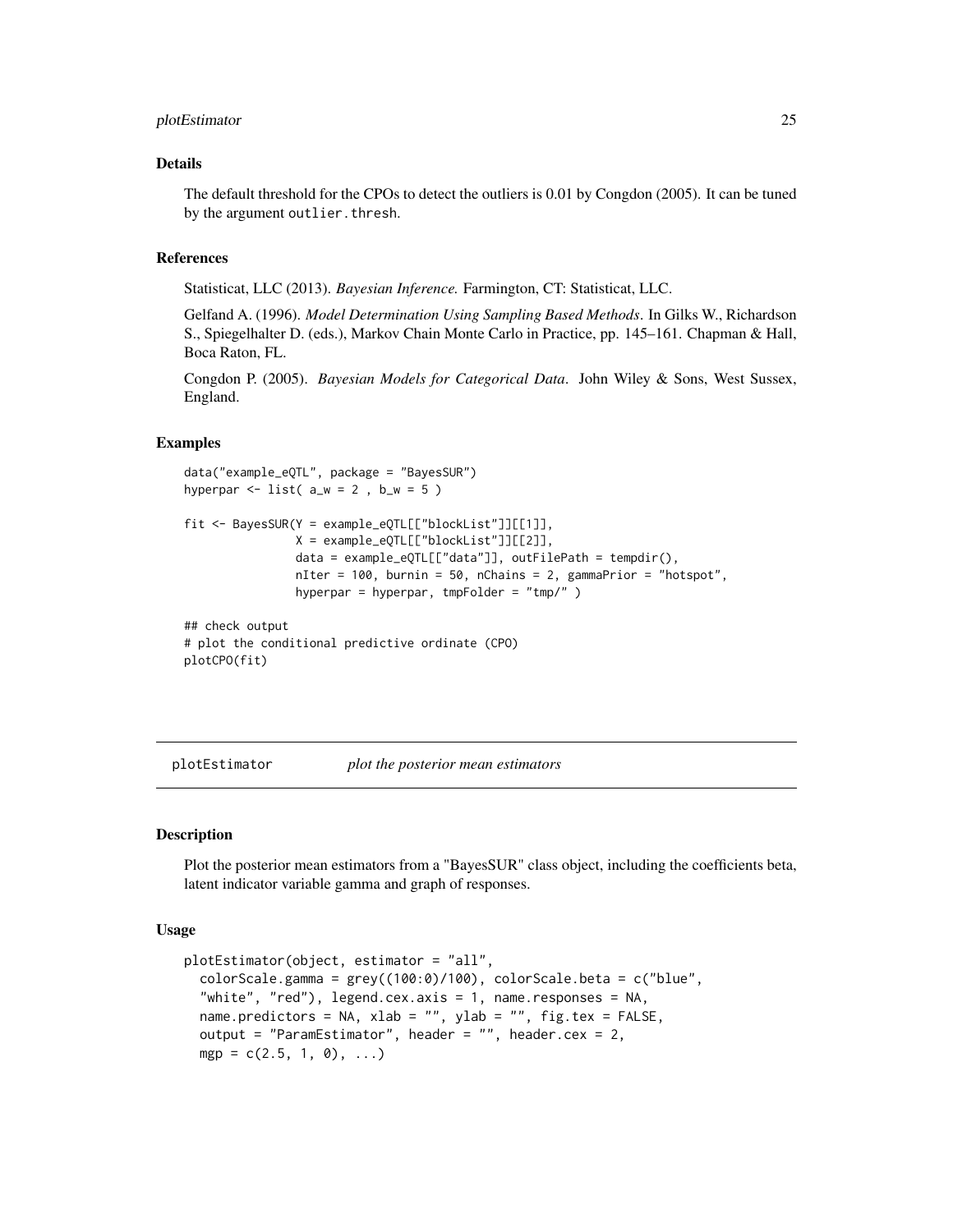# Arguments

| object           | an object of class "BayesSUR"                                                                                                                                                                                           |
|------------------|-------------------------------------------------------------------------------------------------------------------------------------------------------------------------------------------------------------------------|
| estimator        | print the heatmap of estimators. Default "all" is to print all estimators. The value<br>"beta" is for the estimated coefficients matrix, "gamma" for the latent indicator<br>matrix and "Gy" for the graph of responses |
| colorScale.gamma |                                                                                                                                                                                                                         |
|                  | value palette for gamma                                                                                                                                                                                                 |
| colorScale.beta  |                                                                                                                                                                                                                         |
|                  | a vector of three colors for diverging color schemes                                                                                                                                                                    |
| legend.cex.axis  |                                                                                                                                                                                                                         |
|                  | magnification of axis annotation relative to cex                                                                                                                                                                        |
| name.responses   | a vector of the response names. The default is "NA" only to show the locations.<br>The value "auto" show the response names from the orginal data.                                                                      |
| name.predictors  |                                                                                                                                                                                                                         |
|                  | a vector of the predictor names. The default is "NA" only to show the locations.<br>The value "auto" show the predictor names from the orginal data.                                                                    |
| xlab             | a title for the x axis                                                                                                                                                                                                  |
| ylab             | a title for the y axis                                                                                                                                                                                                  |
| fig.tex          | print the figure through LaTex. Default is "FALSE"                                                                                                                                                                      |
| output           | the file name of printed figure                                                                                                                                                                                         |
| header           | the main title                                                                                                                                                                                                          |
| header.cex       | size of the main title                                                                                                                                                                                                  |
| mgp              | the margin line (in mex units) for the axis title, axis labels and axis line                                                                                                                                            |
| $\cdots$         | other arguments                                                                                                                                                                                                         |

```
data("example_eQTL", package = "BayesSUR")
hyperpar \le list( a_w = 2, b_w = 5)
fit <- BayesSUR(Y = example_eQTL[["blockList"]][[1]],
               X = example_eQTL[["blockList"]][[2]],
                data = example_eQTL[["data"]], outFilePath = tempdir(),
                nIter = 100, burnin = 50, nChains = 2, gammaPrior = "hotspot",
               hyperpar = hyperpar, tmpFolder = "tmp/" )
## check output
# Plot the estimators from the fitted object
plotEstimator(fit)
plotEstimator(fit, fig.tex = TRUE)
system(paste(getOption("pdfviewer"), "ParamEstimator.pdf"))
```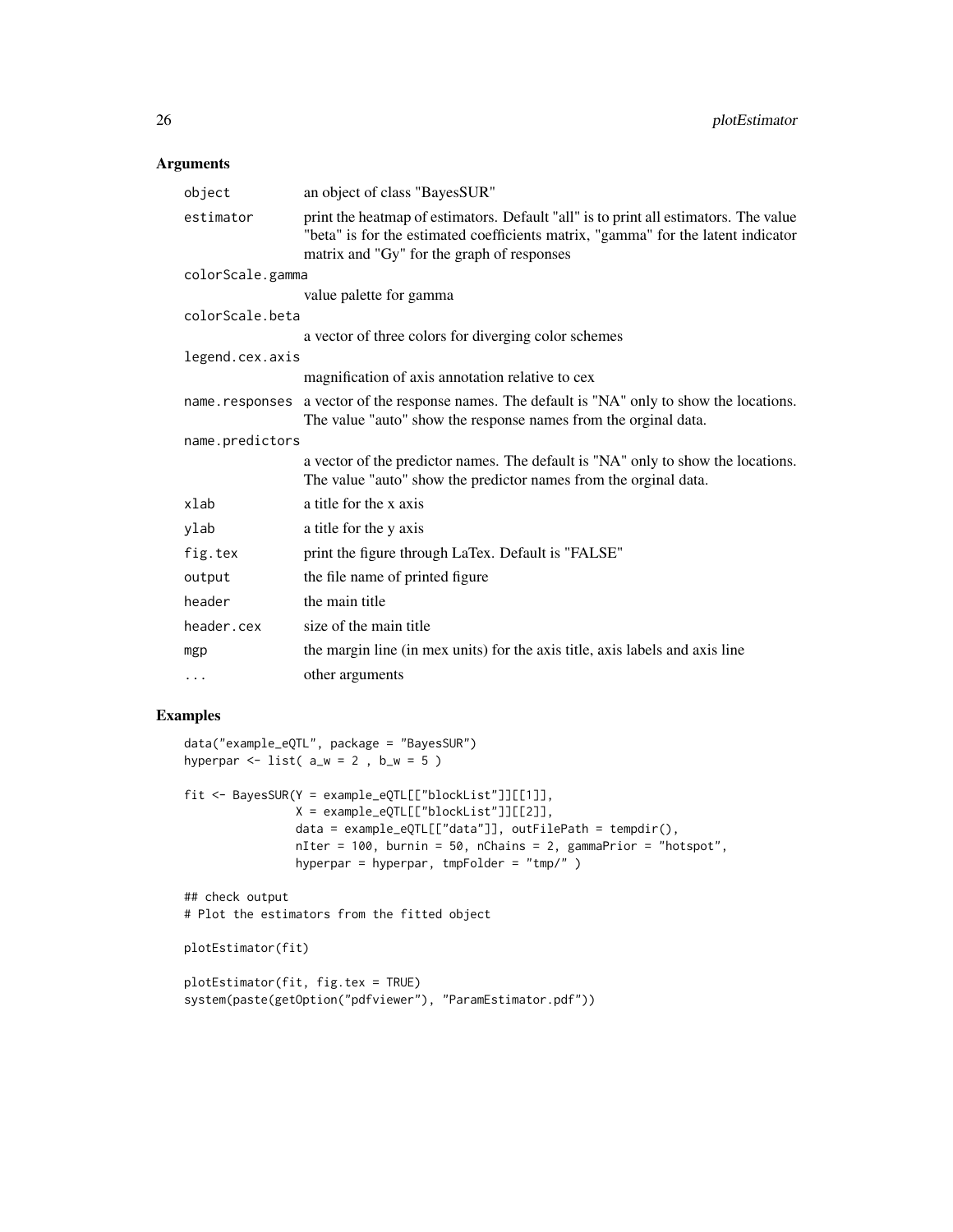<span id="page-26-0"></span>plotManhattan *plot Manhattan-like plots for marginal posterior inclusion probabilities (mPIP) and numbers of responses of association for predictors*

# Description

Plot Manhattan-like plots for marginal posterior inclusion probabilities (mPIP) and numbers of responses of association for predictors of a "BayesSUR" class object.

#### Usage

```
plotManhattan(object, which = c(1, 2), x.loc = FALSE,
  axis.label = NULL, mark.responses = NULL, xlab1 = "Predictors",
  ylab1 = "mPIP", xlab2 = "Predictors", ylab2 = "No. of responses",
  threshold = 0.5, las = 0, cex.axis = 1, mark.pos = c(0, 0),
  mark.color = 2, mark.cex = 0.8, header = ", ...)
```
# Arguments

| object     | an object of class "BayesSUR"                                                                                                                                                                                                          |
|------------|----------------------------------------------------------------------------------------------------------------------------------------------------------------------------------------------------------------------------------------|
| which      | if it's value "1" showing the Manhattan-like plot of the marginal posterior inclu-<br>sion probabilities (mPIP). If it's value "2" showing the Manhattan-like plot of<br>the number of responses. The default is to show both figures. |
| x.loc      | a vector of features distance                                                                                                                                                                                                          |
| axis.label | a vector of predictor names which are shown in the Manhattan-like plot. The de-<br>fault is "NULL" only showing the indices. The value "auto" show the predictor<br>names from the orginal data.                                       |
|            | mark. responses a vector of response names which are shown in the Manhattan-like plot for the<br>mPIP                                                                                                                                  |
| xlab1      | a title for the x axis of Manhattan-like plot for the mPIP                                                                                                                                                                             |
| ylab1      | a title for the y axis of Manhattan-like plot for the mPIP                                                                                                                                                                             |
| xlab2      | a title for the x axis of Manhattan-like plot for the numbers of responses                                                                                                                                                             |
| ylab2      | a title for the y axis of Manhattan-like plot for the numbers of responses                                                                                                                                                             |
| threshold  | threshold for showing number of response variables significantly associated with<br>each feature                                                                                                                                       |
| las        | graphical parameter of plot.default                                                                                                                                                                                                    |
| cex.axis   | graphical parameter of plot.default                                                                                                                                                                                                    |
| mark.pos   | the location of the marked text relative to the point                                                                                                                                                                                  |
| mark.color | the color of the marked text. The default color is red.                                                                                                                                                                                |
| mark.cex   | the fontsize of the marked text. The default fontsize is 0.8.                                                                                                                                                                          |
| header     | the main title                                                                                                                                                                                                                         |
| .          | other arguments                                                                                                                                                                                                                        |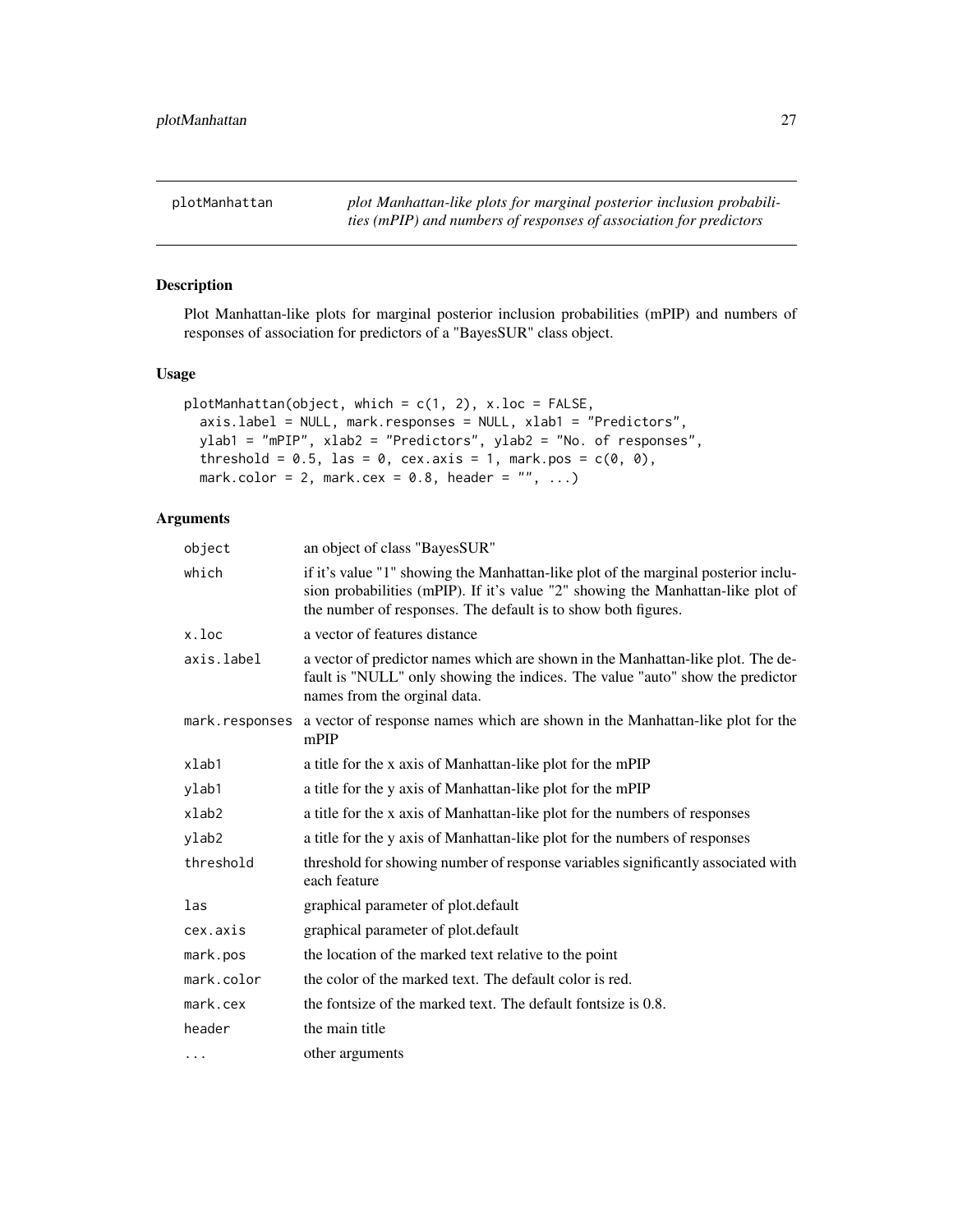#### Examples

```
data("example_eQTL", package = "BayesSUR")
hyperpar \le list( a_w = 2, b_w = 5)
fit <- BayesSUR(Y = example_eQTL[["blockList"]][[1]],
                X = example_eQTL[["blockList"]][[2]],
                data = example_eQTL[["data"]], outFilePath = tempdir(),
                nIter = 100, burnin = 50, nChains = 2, gammaPrior = "hotspot",
                hyperpar = hyperpar, tmpFolder = "tmp/" )
## check output
# show the Manhattan-like plots
plotManhattan(fit)
```
plotMCMCdiag *show trace plots and diagnostic density plots*

# Description

Show trace plots and diagnostic density plots of a fitted model object of class "BayesSUR".

#### Usage

```
plotMCMCdiag(object, nbloc = 3, header = "", ...)
```
# Arguments

| object   | an object of class "BayesSUR"                                                   |
|----------|---------------------------------------------------------------------------------|
| nbloc    | number of splits for the last half iterations after substracting burn-in length |
| header   | the main title                                                                  |
| $\cdots$ | other arguments for the plots of the log-likelihood and model size              |

#### Examples

```
data("example_eQTL", package = "BayesSUR")
hyperpar \le list( a_w = 2, b_w = 5)
fit <- BayesSUR(Y = example_eQTL[["blockList"]][[1]],
                X = example_eQTL[["blockList"]][[2]],
                data = example_eQTL[["data"]], outFilePath = tempdir(),
                nIter = 100, burnin = 0, nChains = 2, gammaPrior = "hotspot",
                hyperpar = hyperpar, tmpFolder = "tmp/" )
```
## check output

# show the diagnosis plots with at least 2000\*(nbloc+1) iterations where nbloc=3 by default

plotMCMCdiag(fit)

<span id="page-27-0"></span>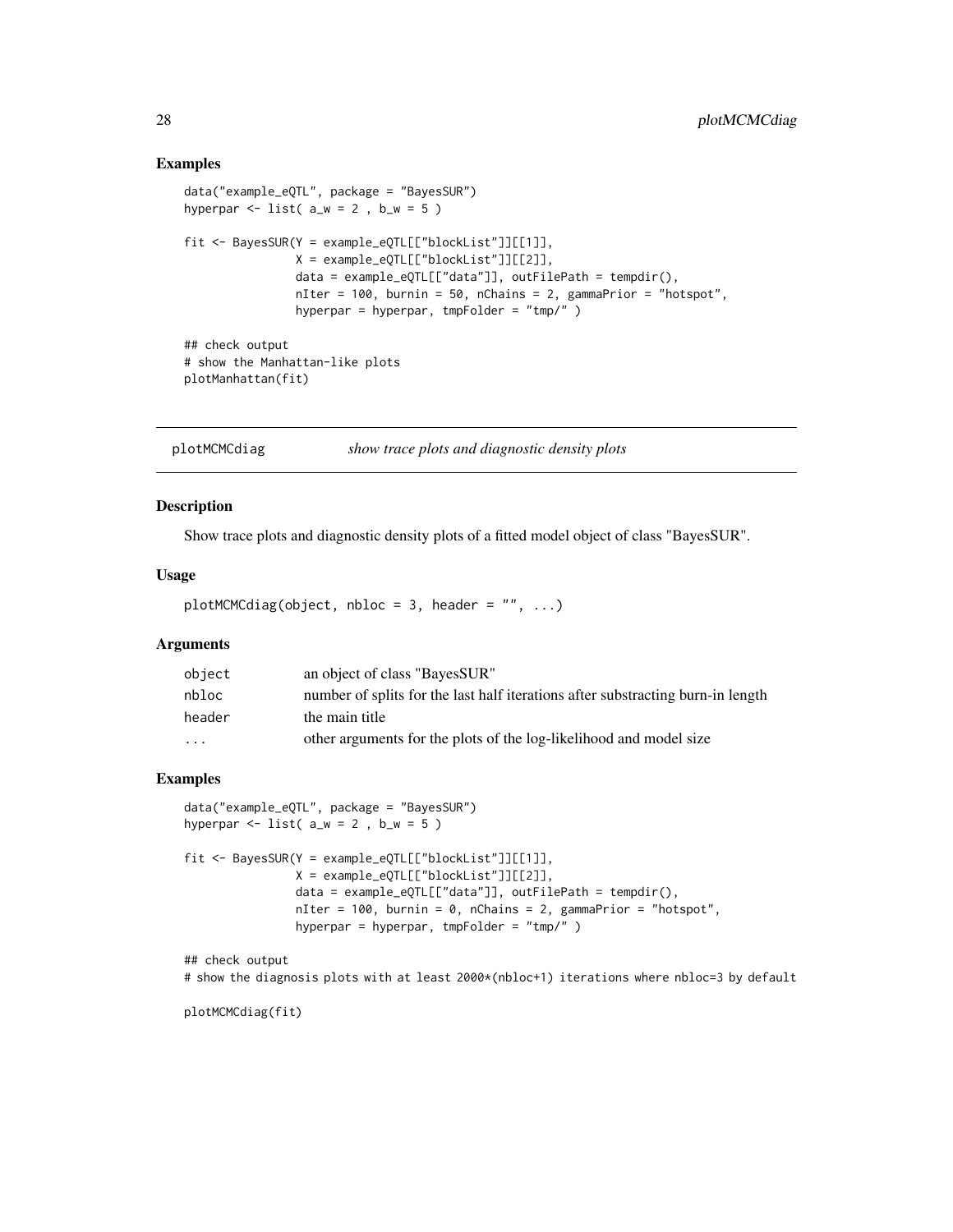<span id="page-28-0"></span>plotNetwork *plot the network representation of the associations between responses and predictors*

#### Description

Plot the network representation of the associations between responses and predictors, based on the estimated gamma matrix and graph of responses from a "BayesSUR" class object.

### Usage

```
plotNetwork(object, includeResponse = NULL, excludeResponse = NULL,
  includePredictor = NULL, excludePredictor = NULL,
 MatrixGamma = NULL, PmaxPredictor = 0.5, PmaxResponse = 0.5,
 nodesizePredictor = 5, nodesizeResponse = 25, no.isolates = FALSE,
  lineup = 1, gray.alpha = 0.6, edgewith.response = 5,
  edgewith.predictor = 2, edge.weight = FALSE,
  label.predictor = NULL, label.response = NULL,
  color.predictor = NULL, color.response = NULL,
  name.predictors = NULL, name.responses = NULL,
  vertex.frame.color = NA, layoutInCircle = FALSE, header = ", ...)
```
#### Arguments

| object            | an object of class "BayesSUR"                                                                                                                                   |
|-------------------|-----------------------------------------------------------------------------------------------------------------------------------------------------------------|
| includeResponse   |                                                                                                                                                                 |
|                   | A vector of the response names which are shown in the network                                                                                                   |
| excludeResponse   |                                                                                                                                                                 |
|                   | A vector of the response names which are not shown in the network                                                                                               |
| includePredictor  |                                                                                                                                                                 |
|                   | A vector of the predictor names which are shown in the network                                                                                                  |
| excludePredictor  |                                                                                                                                                                 |
|                   | A vector of the predictor names which are not shown in the network                                                                                              |
| MatrixGamma       | A matrix or dataframe of the latent indicator variable. Default is NULL and to<br>extrate it from object of class inheriting from an object of class "BayesSUR" |
| PmaxPredictor     | cutpoint for thresholding the estimated latent indicator variable. Default is 0.5                                                                               |
| PmaxResponse      | cutpoint for thresholding the learning structure matrix of multiple response vari-<br>ables. Default is 0.5                                                     |
| nodesizePredictor |                                                                                                                                                                 |
|                   | node size of Predictors in the output graph. Default is 15                                                                                                      |
| nodesizeResponse  |                                                                                                                                                                 |
|                   | node size of response variables in the output graph. Default is 25                                                                                              |
| no.isolates       | remove isolated nodes from responses graph and Full graph, may get problem if<br>there are also isolated Predictors                                             |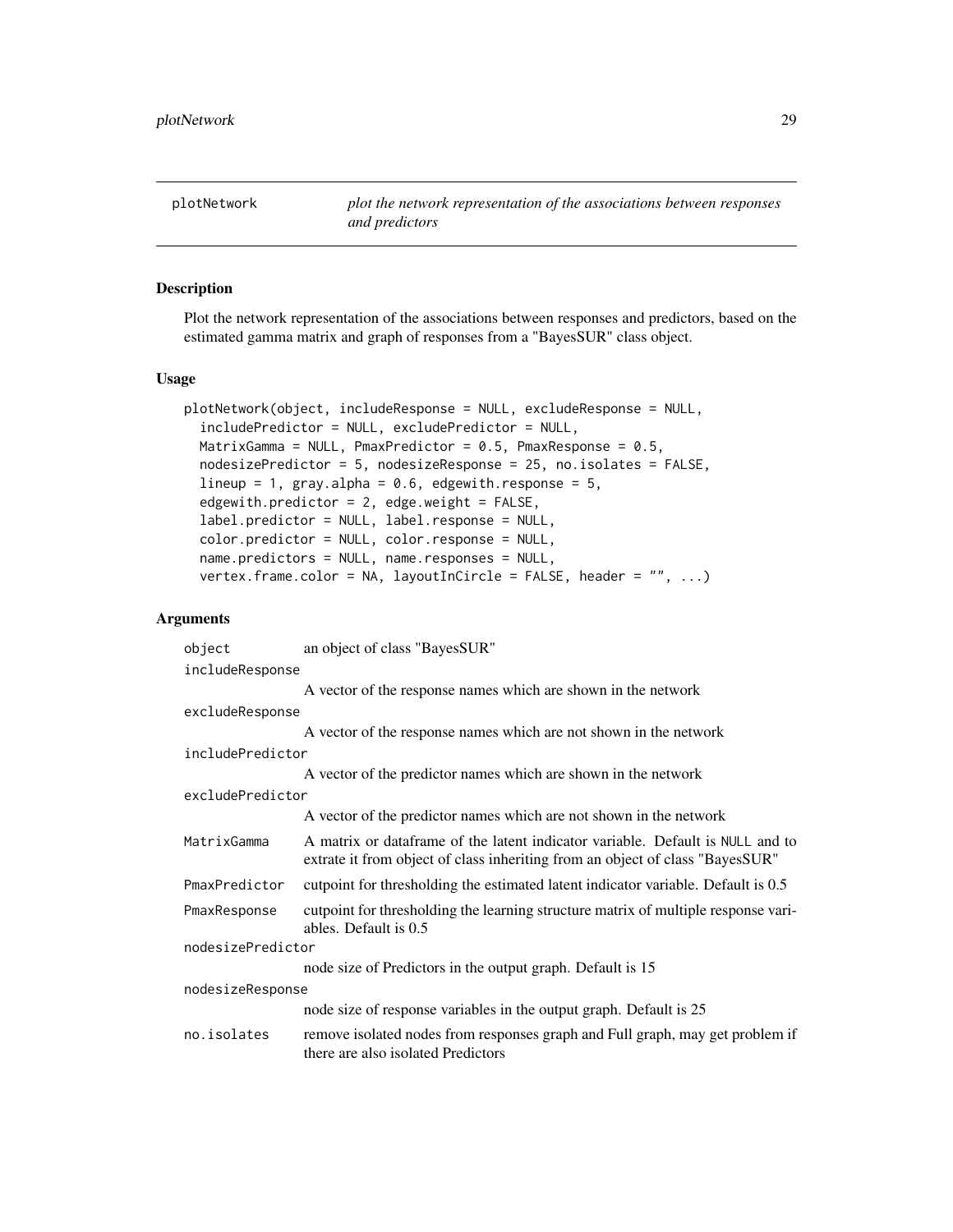| lineup             | A ratio of the heights between responses' area and Predictors'                                                     |
|--------------------|--------------------------------------------------------------------------------------------------------------------|
| gray.alpha         | the opacity. The default is 0.6                                                                                    |
| edgewith.response  |                                                                                                                    |
|                    | the edge width betwen response nodes                                                                               |
| edgewith.predictor |                                                                                                                    |
|                    | the edge width betwen the predictor and response node                                                              |
| edge.weight        | draw weighted edges after thresholding at 0.5. The defaul value FALSE is not to<br>draw weigthed edges             |
| label.predictor    |                                                                                                                    |
|                    | A vector of the names of predictors                                                                                |
|                    | label.response A vector of the names of response variables                                                         |
| color.predictor    |                                                                                                                    |
|                    | color of the predictor nodes                                                                                       |
|                    | color.response color of the reponse nodes                                                                          |
| name.predictors    |                                                                                                                    |
|                    | a subtitle for the predictors                                                                                      |
|                    | name.responses a subtitle for the responses                                                                        |
| vertex.frame.color |                                                                                                                    |
|                    | The color of the frame of the vertices. If you don't want vertices to have a frame,<br>supply NA as the color name |
|                    | layout InCircle place vertices on a circle, in the order of their vertex ids. The default is FALSE                 |
| header             | the main title                                                                                                     |
| $\cdots$           | other arguments                                                                                                    |

```
data("example_eQTL", package = "BayesSUR")
hyperpar \le list( a_w = 2, b_w = 5)
fit <- BayesSUR(Y = example_eQTL[["blockList"]][[1]],
               X = example_eQTL[["blockList"]][[2]],
               data = example_eQTL[["data"]], outFilePath = tempdir(),
               nIter = 100, burnin = 50, nChains = 2, gammaPrior = "hotspot",
               hyperpar = hyperpar, tmpFolder = "tmp/" )
```

```
## check output
# show the Network representation of the associations between responses and features
plotNetwork(fit)
```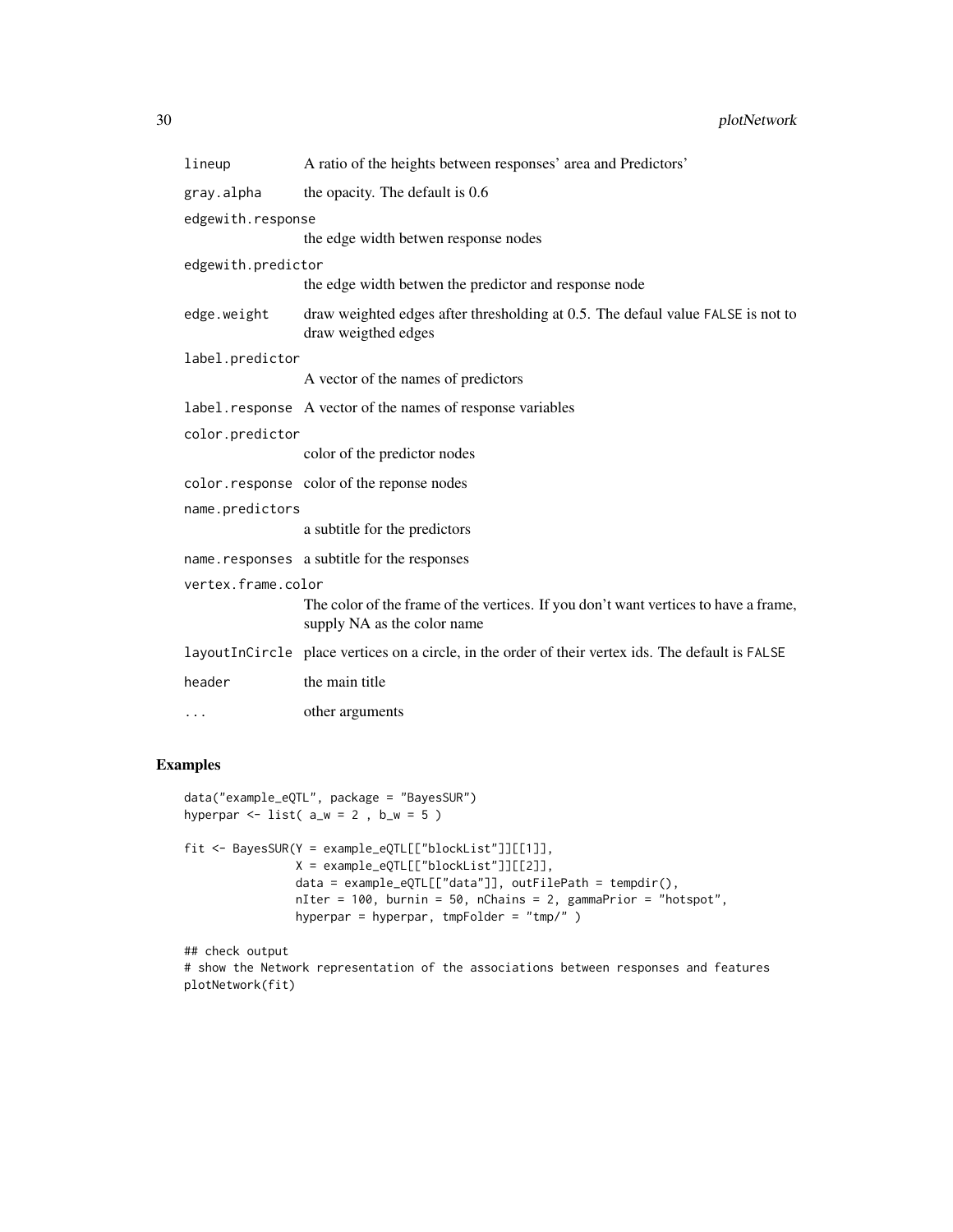<span id="page-30-0"></span>plotResponseGraph *plot the estimated graph for multiple response variables*

# Description

Plot the estimated graph for multiple response variables from a "BayesSUR" class object.

# Usage

```
plotResponseGraph(object, PmaxResponse = 0.5, PtrueResponse = NULL,
 name.responses = NA, edge.weight = FALSE, label.color = "black",
 node.size = 30, node.color = "dodgerblue", ...)
```
# Arguments

| object         | an object of class "BayesSUR"                                                                                                               |
|----------------|---------------------------------------------------------------------------------------------------------------------------------------------|
| PmaxResponse   | cutpoint for thresholding the learning structure matrix of multiple response vari-<br>ables. Default is 0.5                                 |
| PtrueResponse  | true adjacency matrix for the structure of multiple response variables                                                                      |
| name.responses | A vector for the node names. The default is "NA" only to show the locations.<br>Value "auto" show the response names from the orginal data. |
| edge.weight    | draw weighted edges after thresholding at 0.5. The defaul value "FALSE" is not<br>to draw weigthed edges                                    |
| label.color    | label color. Default is "black"                                                                                                             |
| node.size      | node size. Default is 30                                                                                                                    |
| node.color     | node color. Default is "dodgerblue"                                                                                                         |
| $\cdots$       | other arguments                                                                                                                             |

```
data("example_eQTL", package = "BayesSUR")
hyperpar \le list( a_w = 2, b_w = 5)
```

```
fit <- BayesSUR(Y = example_eQTL[["blockList"]][[1]],
               X = example_eQTL[["blockList"]][[2]],
                data = example_eQTL[["data"]], outFilePath = tempdir(),
                nIter = 100, burnin = 50, nChains = 2, gammaPrior = "hotspot",
                hyperpar = hyperpar, tmpFolder = "tmp/" )
```

```
## check output
# show the graph relationship between responses
plotResponseGraph(fit)
```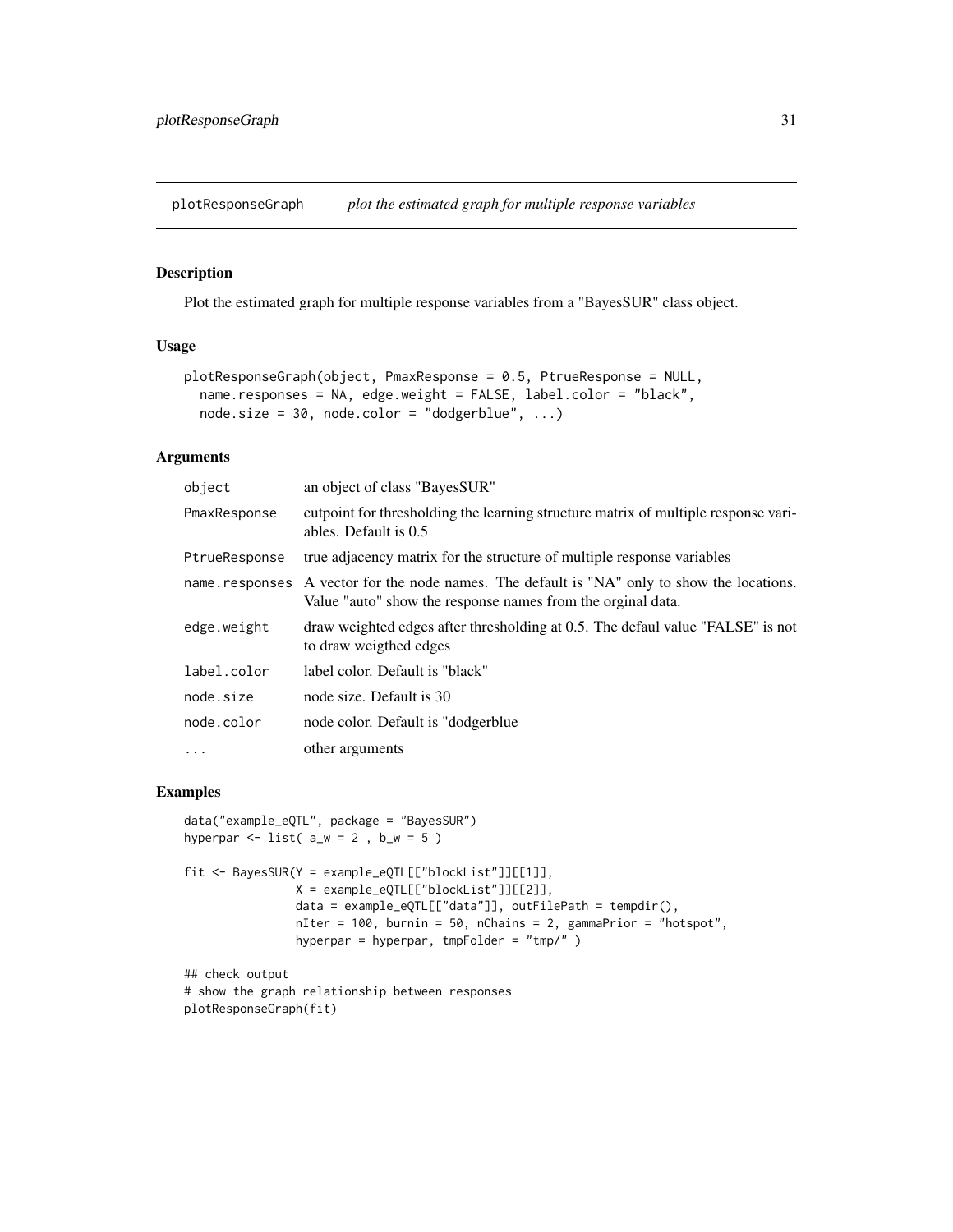<span id="page-31-0"></span>predict.BayesSUR *predict responses corresponding to the posterior mean of the coefficients, return posterior mean of coefficients or indices of nonzero coefficients*

#### Description

Predict responses corresponding to the posterior mean of the coefficients, return posterior mean of coefficients or indices of nonzero coefficients of a "BayesSUR" class object.

#### Usage

```
## S3 method for class 'BayesSUR'
predict(object, newx, type = c("response",
  "coefficients", "nonzero"), Pmax = 0, ...)
```
# Arguments

| object   | an object of class "BayesSUR"                                                                                                                                                                                                                                                                                                                                                                           |
|----------|---------------------------------------------------------------------------------------------------------------------------------------------------------------------------------------------------------------------------------------------------------------------------------------------------------------------------------------------------------------------------------------------------------|
| newx     | Matrix of new values for x at which predictions are to be made. Must be a matrix                                                                                                                                                                                                                                                                                                                        |
| type     | Type of prediction required. Type "response" gives the fitted responses. Type<br>"coefficients" computes the coefficients truncated the estimated coefficients based<br>on thresholding the estimated latent indicator variable at Pmax. Type "nonzero"<br>returns a list of the indices of the nonzero coefficients corresponding to the esti-<br>mated latent indicator variable thresholding at Pmax |
| Pmax     | threshold that truncates the estimated coefficients based on thresholding the es-<br>timated latent indicator variable. Default is 0.                                                                                                                                                                                                                                                                   |
| $\cdots$ | other arguments                                                                                                                                                                                                                                                                                                                                                                                         |
|          |                                                                                                                                                                                                                                                                                                                                                                                                         |

# Value

Predicted values extracted from an object of class "BayesSUR". If the BayesSUR specified data standardization, the fitted values are base based on standardized data.

```
data("example_eQTL", package = "BayesSUR")
hyperpar \le list( a_w = 2, b_w = 5)
fit <- BayesSUR(Y = example_eQTL[["blockList"]][[1]],
               X = example_eQTL[["blockList"]][[2]],
                data = example_eQTL[["data"]], outFilePath = tempdir(),
                nIter = 100, burnin = 50, nChains = 2, gammaPrior = "hotspot",
                hyperpar = hyperpar, tmpFolder = "tmp/" )
## check prediction
predict.val <- predict(fit, newx=example_eQTL[["blockList"]][[2]])
```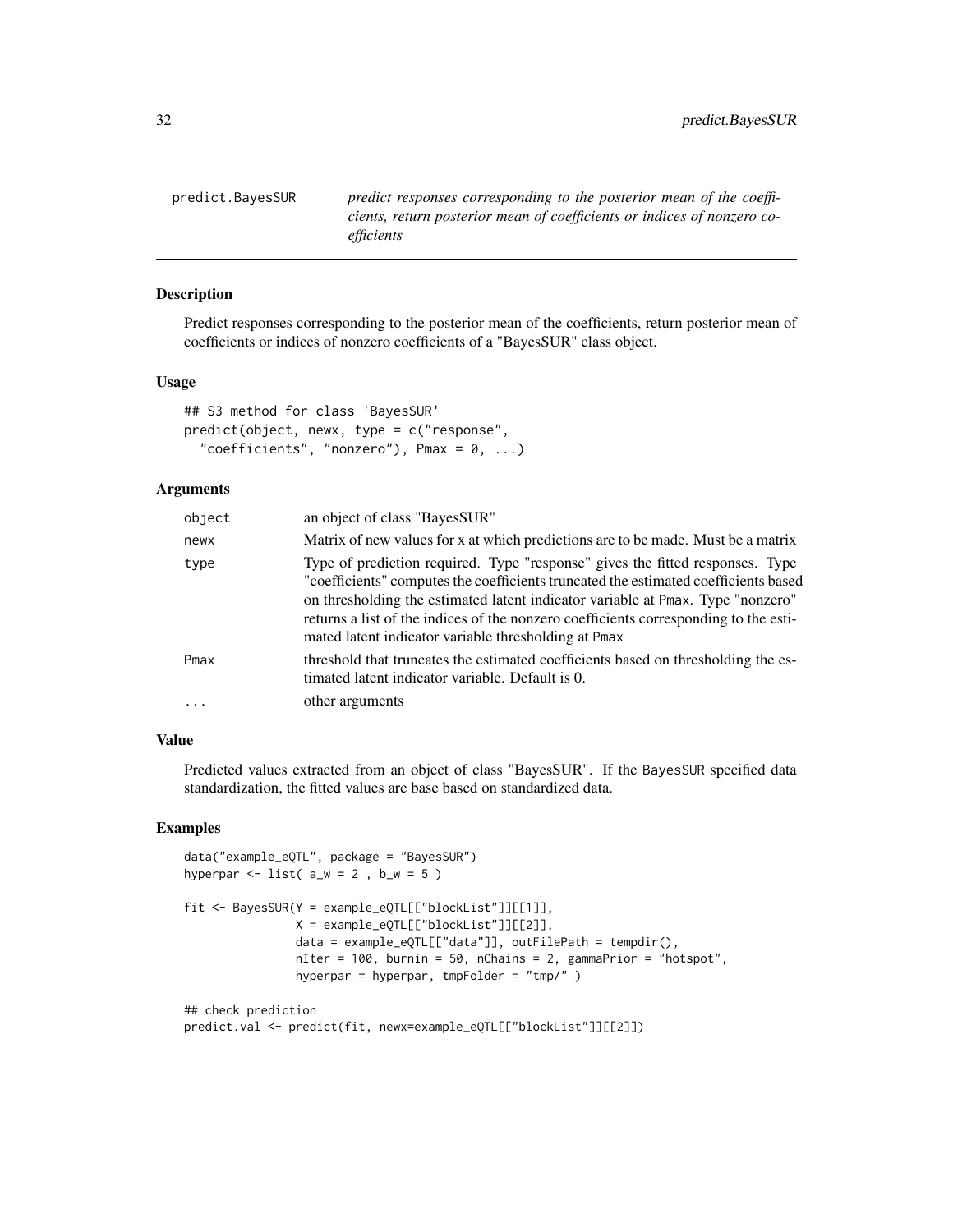<span id="page-32-0"></span>

### Description

Print a short summary of a "BayesSUR" class object. It includes the argument matching information, number of selected predictors based on thresholding the posterior mean of the latent indicator variable at 0.5 by default.

#### Usage

## S3 method for class 'BayesSUR'  $print(x, Pmax = 0.5, ...)$ 

# Arguments

|           | an object of class "BayesSUR"                                                                                                          |
|-----------|----------------------------------------------------------------------------------------------------------------------------------------|
| Pmax      | threshold that truncates the estimated coefficients based on thresholding the es-<br>timated latent indicator variable. Default is 0.5 |
| $\ddotsc$ | other arguments                                                                                                                        |

# Value

Return a short summary from an object of class "BayesSUR", including the number of selected predictors with mPIP>Pmax and the expected log pointwise predictive density estimates (i.e., elpd.LOO and elpd.WAIC).

#### Examples

print(fit)

```
data("example_eQTL", package = "BayesSUR")
hyperpar = list(a_w = 2, b_w = 5)
fit <- BayesSUR(Y = example_eQTL[["blockList"]][[1]],
                X = example_eQTL[["blockList"]][[2]],
                data = example_eQTL[["data"]], outFilePath = tempdir(),
                nIter = 100, burnin = 50, nChains = 2, gammaPrior = "hotspot",
                hyperpar = hyperpar, tmpFolder = "tmp/" )
## check output
# show the print information
```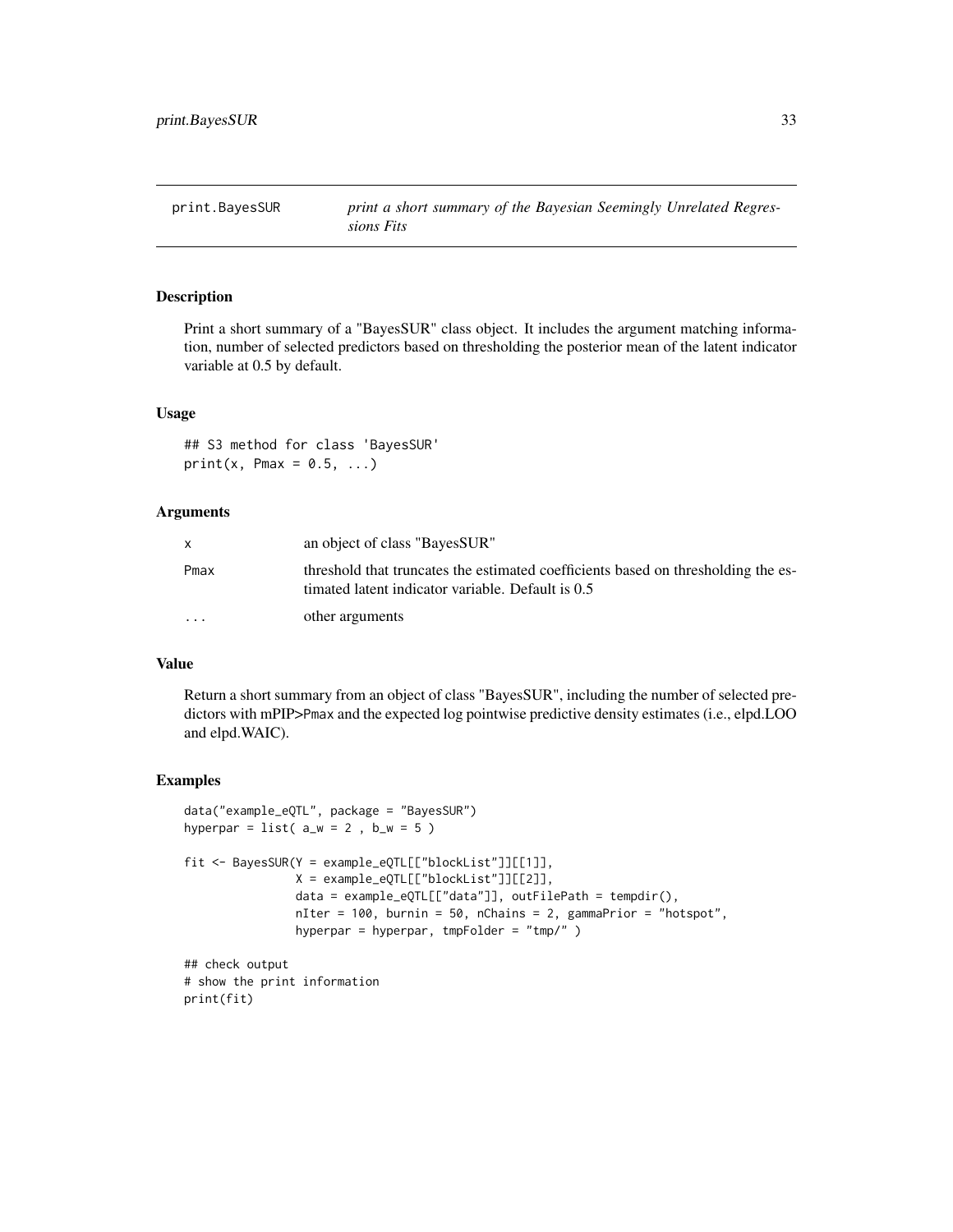<span id="page-33-0"></span>

#### Description

Summary method for class "BayesSUR". It includes the argument matching information, Top predictors/responses on average mPIP across all responses/predictors, elpd estimates, MCMC specification, model specification and hyper-parameters. The summarized number of the selected variable corresponds to the posterior mean of the latent indicator variable thresholding at 0.5 by default.

#### Usage

```
## S3 method for class 'BayesSUR'
summary(object, Pmax = 0.5, ...)
```
#### Arguments

| object    | an object of class "BayesSUR"                                                                                                          |
|-----------|----------------------------------------------------------------------------------------------------------------------------------------|
| Pmax      | threshold that truncates the estimated coefficients based on thresholding the es-<br>timated latent indicator variable. Default is 0.5 |
| $\ddotsc$ | other arguments                                                                                                                        |

#### Value

Return a result summary from an object of class "BayesSUR", including the CPOs, number of selected predictors with mPIP>Pmax, top 10 predictors on average mPIP across all responses, top 10 responses on average mPIP across all predictors, Expected log pointwise predictive density (elpd) estimates, MCMC specification, model specification (i.e., covariance prior and gamma prior) and hyper-parameters.

#### Examples

```
data(example_eQTL, package = "BayesSUR")
hyperpar = list(a_w = 2, b_w = 5)
fit <- BayesSUR(Y = example_eQTL[["blockList"]][[1]],
                X = example_eQTL[["blockList"]][[2]],
                data = example_eQTL[["data"]], outFilePath = tempdir(),
                nIter = 100, burnin = 50, nChains = 2, gammaPrior = "hotspot",
                hyperpar = hyperpar, tmpFolder = "tmp/" )
## check output
```
# show the summary information summary(fit)